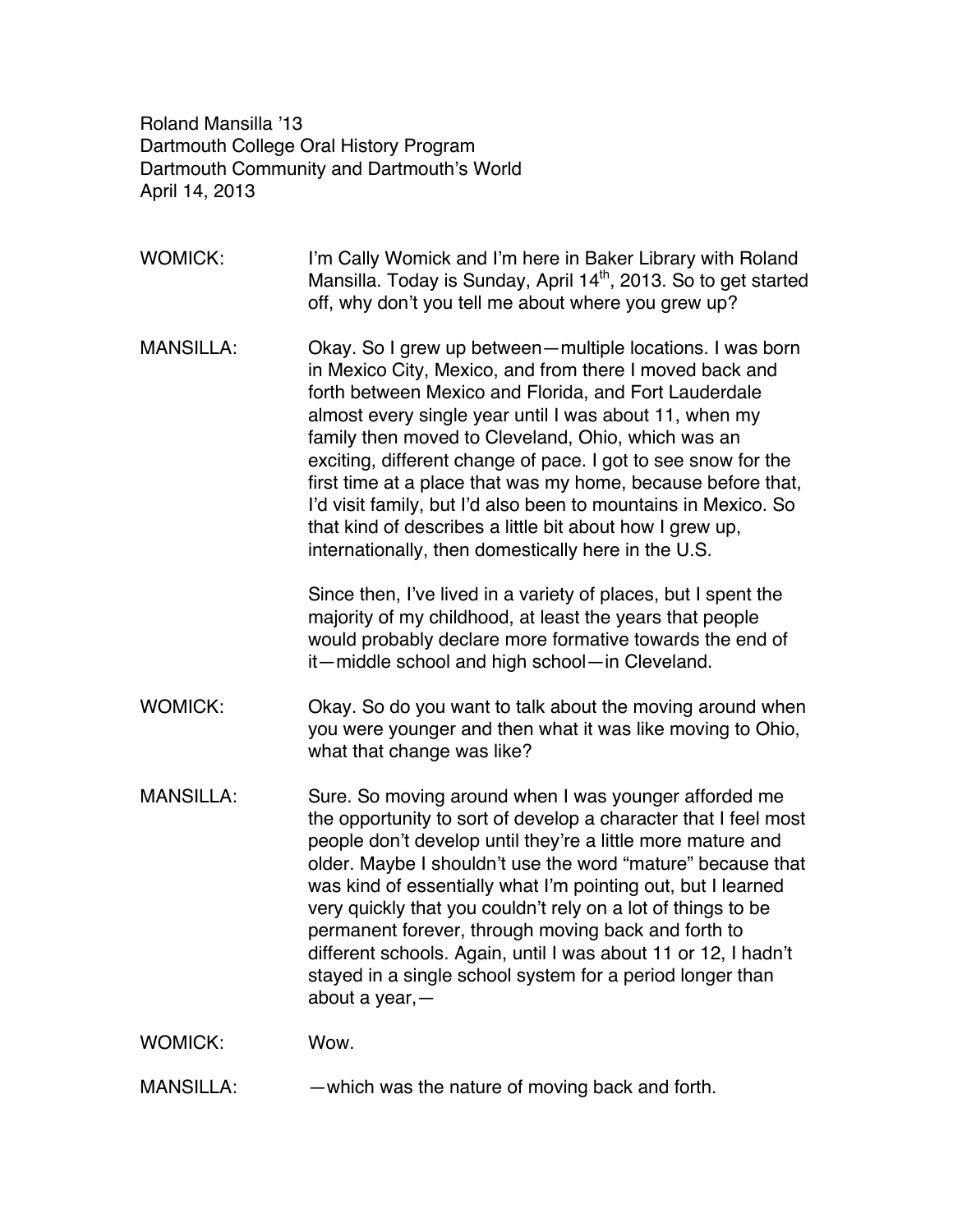That being said, I did go to the same school several times, but things change. People moved. My classes were different. When I caught back up with one class, for example, from, like, the first grade and then back—you know, it was different when I was there during kindergarten, et cetera. Most people—they kind of write off the experiences of a small child, at the young age that I was at, but I was very much aware of what was going on, I think, in terms of things changing and being different. And that kind of made me very dependent on my family. And I learned the value of having— I learned more so, I guess, to appreciate having a good, strong family base upon which I could rely.

- WOMICK: Mm-hm. So how did you hear about Dartmouth? How'd you end up here?
- MANSILLA: Okay, so that puts us forward quite a few years, but the first time I'd heard about Dartmouth, I must have been—it must have been when I was younger, I suppose. My grandfather, who's actually my step-grandfather on my mother's side, grew up in New Hampshire. I think he made a mention of the school a few times, but nothing that I would have really noted.

I guess the first time it actually stuck out to me was around my junior year of high school. This is the first time that I actually paid attention to more than just the name, and that's when I kind of started looking into the option perhaps of attending Dartmouth.

And through the program, for instance, that really solidified my pursuit of Dartmouth as a high school student for a college option was during my junior year, when I was extended an offer to come in for a program that I believe targeted Hispanic students, Hispanic student recruitment to increase diversity on campus. I don't exactly remember the name of the program. There's a Destination Dartmouth or something like this.

It wasn't so much even just the entirety of the program, because the program in and of itself was interesting. It taught me a lot about the school, the chance for me to come visit when I otherwise wouldn't be able to during the school year.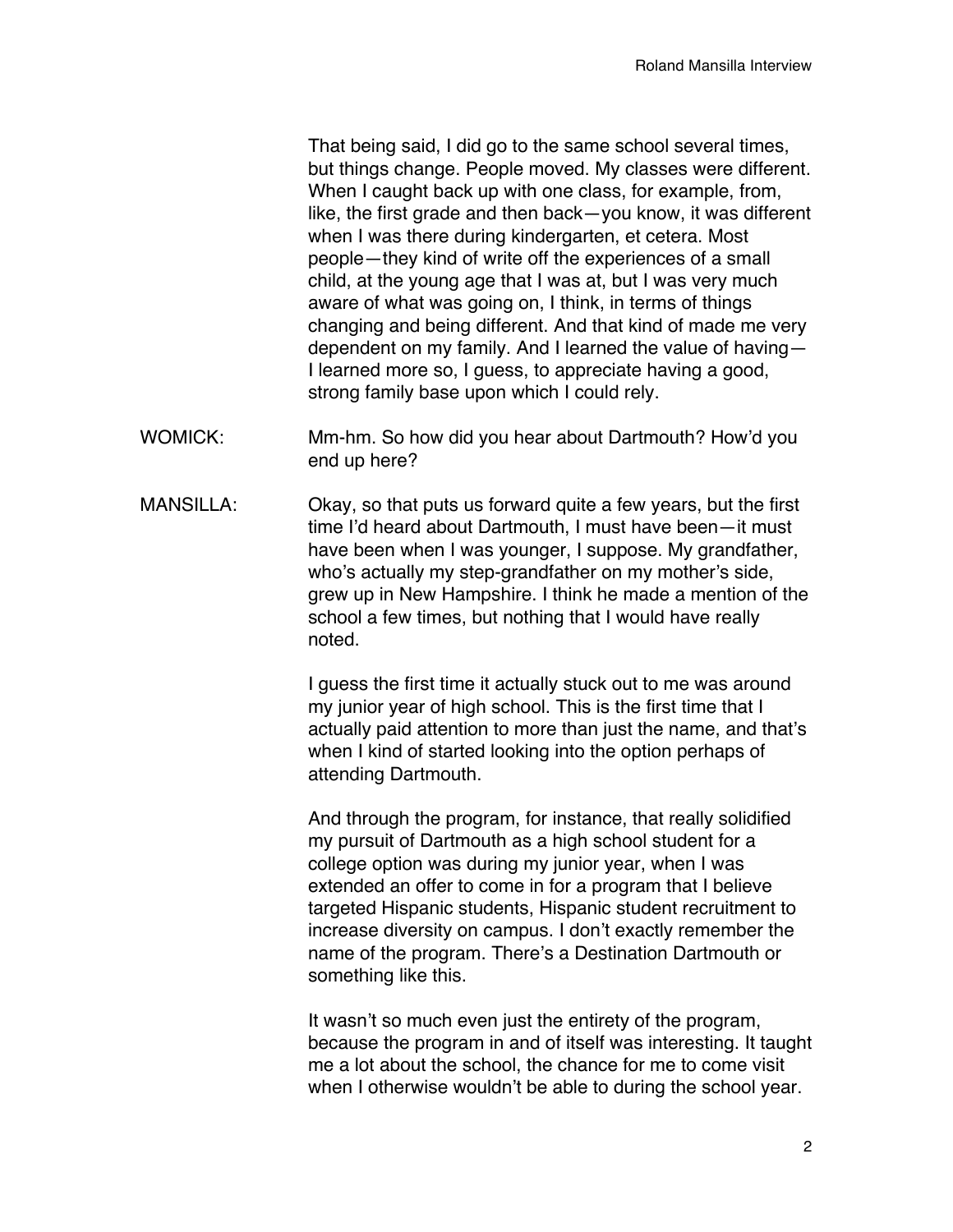Them paying for me to come here to see the school and learn more about it was a very unique opportunity that I very much appreciated.

However, the one experience while I was here on that program that actually made Dartmouth stand out to me was the fact that I went to dinner with an admissions officer who stuck with me as I was asking questions about the school and getting to know more about the people on campus for about an hour or two past the time that the dinner ended.

WOMICK: Wow.

MANSILLA: It was very interesting. And it just kind of happened organically. I wasn't pressing her with really hard questions; we just kind of had a good time in terms of she was asking me about why I wanted to come to Dartmouth, and we got into sort of a real conversation, not just the standard set of questions.

> So at the end of the night me and another one of the visiting students that was with me went back. Oddly enough, both of us were also staying in the same dorm room together, in the McLaughlin cluster. We just kind of talked about how that experience was something we never experienced before. I think that makes things actually even more unique for my instance because this was a person with whom I had already visited—who, in the future after this experience, I visited two more colleges on these types of programs. We always ended up similarly placed in terms of housing on the campuses or where we were in the time in the program: seeing which speaker, on which panel, to learn more about X and Y school. So we kind of kept in touch throughout the whole process, and everything that stuck out was exactly what we had predicted that night when we went back to our room.

> The really neat part about Dartmouth—at least we believed this is true, and I still believe this is true—is the fact that people are actually willing to sit down and engage you in their community and start a dialogue. Throughout my entire time here, being able to point out as many things that I think might not have been good experiences for me or some of my peers or some of the faculty or administrators here, people in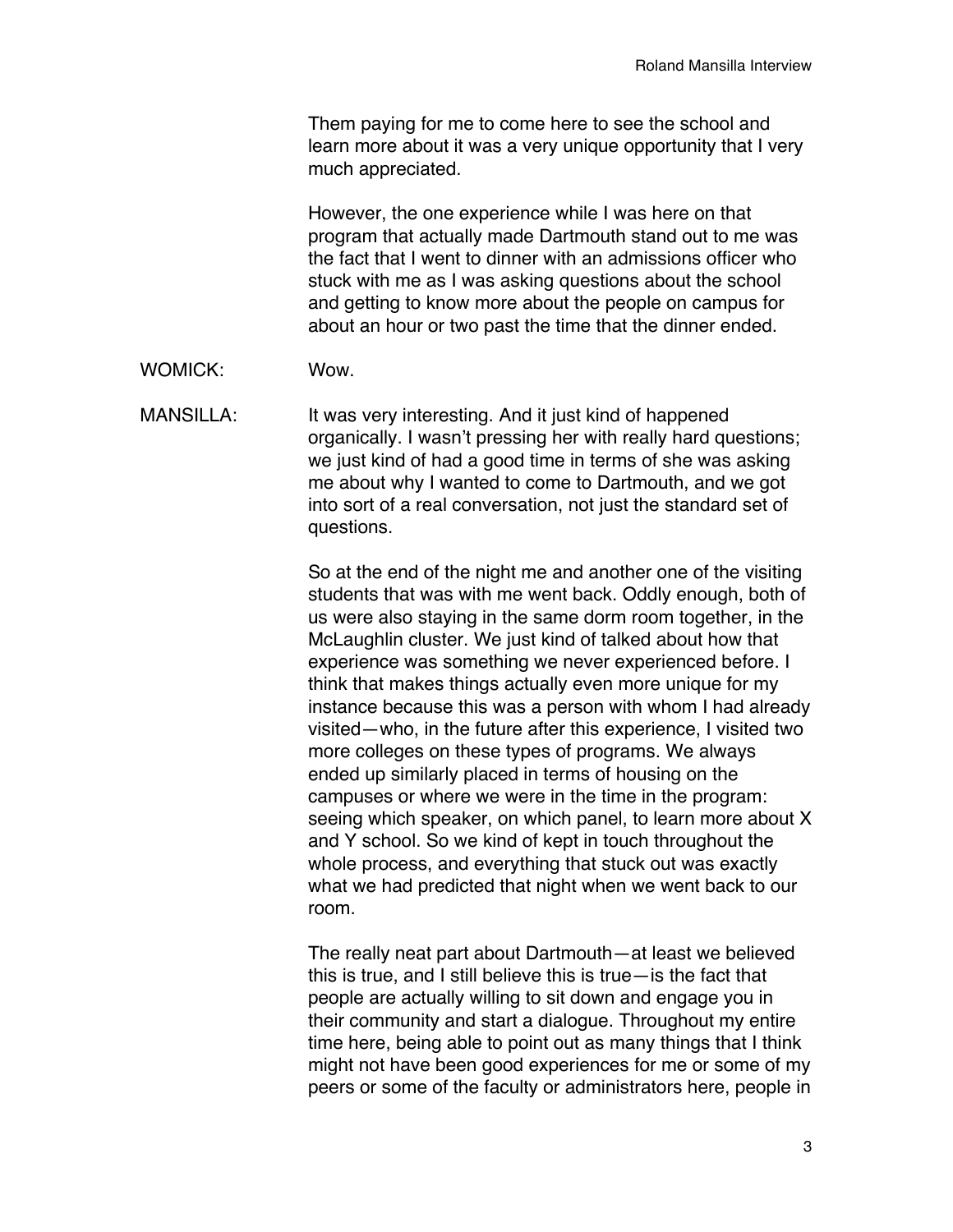the community, I think the one solid thing that, throughout the whole time, that has kind of given me a little bit of reassurance in my decision is the fact that if I try, no matter where I am within my Dartmouth career, I can still find that sense of community…which has its own ups and downs within it, the sense of community, in terms of what we attach ourselves to at Dartmouth. But that kind of sums up why I ended up deciding on Dartmouth instead of another school.

That and the fact that I'd grown up in big cities my whole life, living in Mexico City, Fort Lauderdale, Miami, a couple of other places, with Cleveland being the smallest, and I was making my decision to end up either here or New York City. I figured that it was probably something that would be interesting to challenge myself.

- WOMICK: Right, so something small and rural. That's actually what you wanted.
- MANSILLA: That's what I wanted, yeah.
- WOMICK: Okay.
- MANSILLA: Mm-hm.
- WOMICK: So how do you feel about that now, four years later?
- MANSILLA: I feel happy about that. I'm very satisfied with my decision, four years later. I feel that it afforded me the chance, again, to extend my experiences or my horizons as an individual in a way that most people don't get the chance to or maybe aren't open to doing. I think a large part isn't just a product of my education within schools but maybe because of personal experiences with family and friends. So, yeah, I'm very happy with my decision.

For this, you can ask any of my friends at home. They would never imagine that I would know how to hike, let alone set up a, you know, tarp on a DOC trip, something like that. My friends used to always joke around that I would never leave a city, and now they all kind of have the table turned on them. Most of them ended up in schools in cities, and I ended up out here.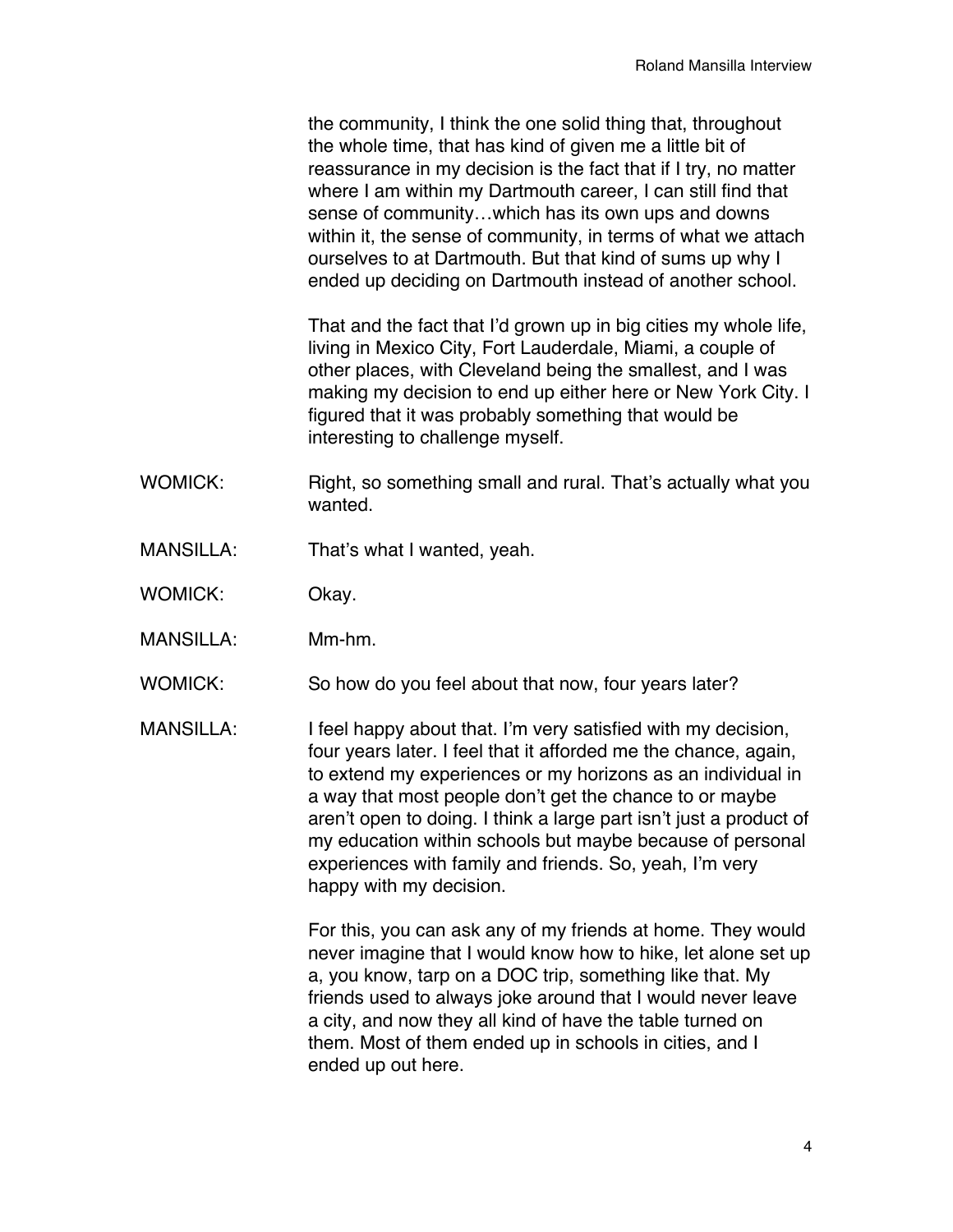WOMICK: Yeah, out in the wilderness. [Chuckles.]

MANSILLA: There we go.

WOMICK: So what was orientation like?

MANSILLA: Orientation. You mean the week adjusting to Dartmouth, coming in?

WOMICK: Yeah, just coming in.

MANSILLA: From my personal experience, again, I think it was a little different from most people. I was on the first section of trips—I chose to go on a trip—and the first section of trips that came back that we were allowed to move into our dorms. So I think I had about two weeks' time pass of the complete—you know, the entirety of pure orientation, basically, until the actual orientation program had started. And, to a degree, being as curious as I am, I kind of figured out a lot of things about the school, I think, before other students in the Class of 2013 got around to being able to do such, because they weren't on campus yet.

> But I had to figure out how the dining hall system worked at the time. I had to figure out—or I had the chance to—I didn't have to—I had the chance to figure out what departments were in which buildings, kind of look more into what professors and what courses of study I wanted to take. A lot of students had already come back to campus who were involved with groups, student organizations and, though they weren't marketing themselves directly to incoming students to try to get them to join their groups, I kind of ran into a lot of different subcommittees on campus, a few of which I would later become a part of.

> So it was a unique experience, and I think the transition from high school was really easy, too, in that way because there was a lot less pressure. It was like every day that I woke up, there were, like, 50 more students of my class on campus, and it was, like, a subtle transition instead of, I think, being on the other end of that, where you come and everybody might have already come on from trips, onto campus, and you might have been somebody who might have chosen to not do a trip or something like this, and, you know, you're like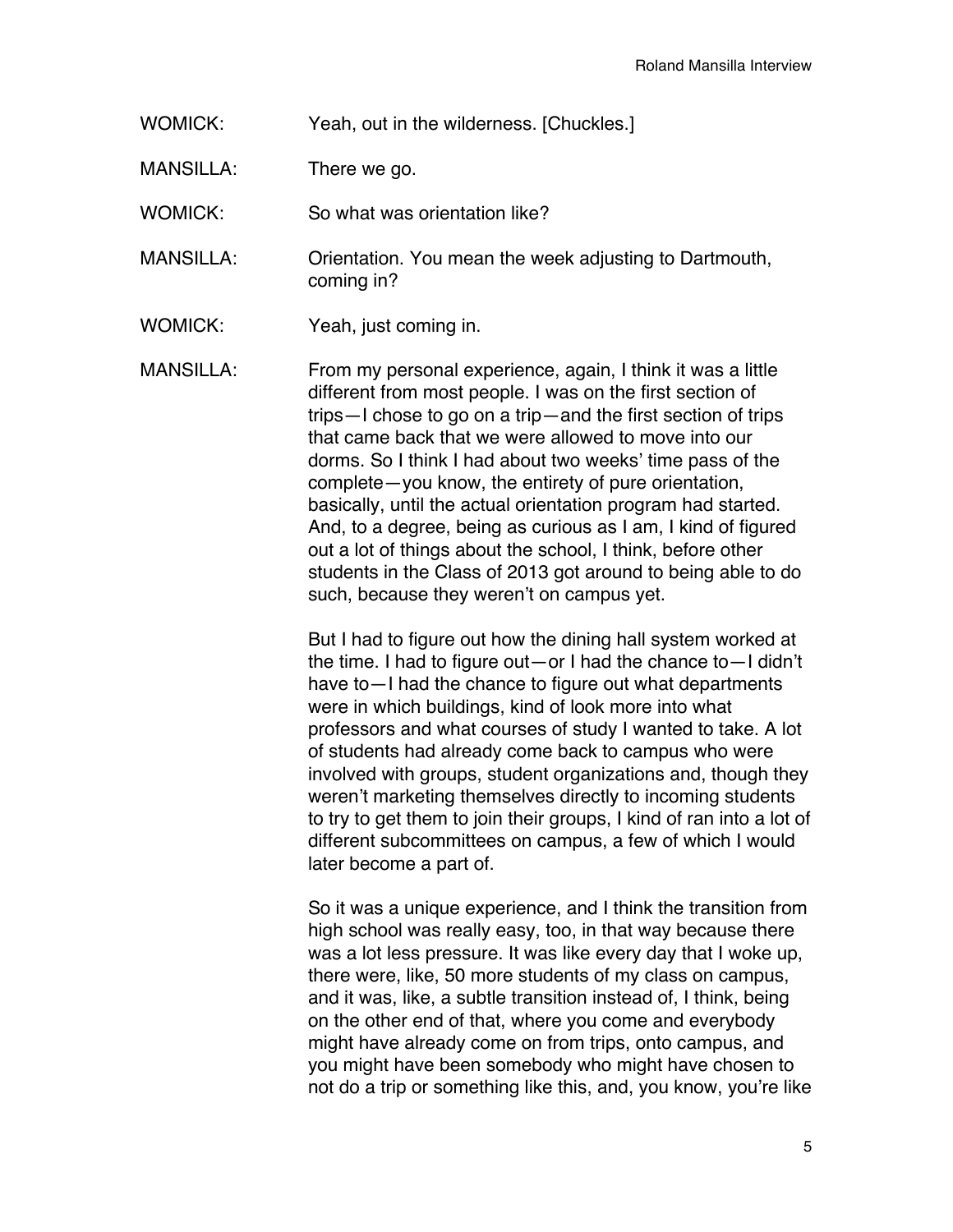a drop, dropped in, like, an ocean or something. You're one student out of a thousand all of a sudden, which might not be a shock to some students from big schools, but I think being in a new place is enough to give them a shock, so—

- WOMICK: Yeah, yeah. So did you feel prepared for everything that Dartmouth threw at you during freshman year?
- MANSILLA: Boy, I think that question needs to be broken down in a lot of different ways, but…yeah, I feel that I was prepared for the majority of, you know, occurrences that came across my way freshman year. Classes were probably the most difficult thing for me to adjust to, not necessarily because they were more difficult but, on the other hand, I thought they were probably easier than my high school.

And balancing a larger period of time on my own was something that I probably didn't do very well. I signed up for a lot of club sports and a lot of student organizations, and I didn't really pay a lot of attention to my studies the first term I was here, which is coming back to haunt me now a little bit, 'cause I wish I could have done better the first term that I was here and chosen a better set of classes to take for my interests and what I wanted to do later on, because of the constraints of distributive requirements and credits for graduation, et cetera.

- WOMICK: Yeah. Yeah. So how did you make friends during your first year here?
- MANSILLA: Well, so I had the benefit, I think, maybe—maybe I should rephrase that, 'cause I feel a lot of students who come to Dartmouth are social. I think that's one of the things that interviewers look for when they're trying to make a Dartmouth class. They look for people who are outgoing and interested in meeting new people and trying new things. That doesn't always translate into people who are social butterflies or anything like that, but I think it's people who have generally an open outlook on life.

For me, it was a little bit of everything. I was very interested in trying new things, meeting new people. I didn't really have much regard for restraining myself. The first few weeks we were here was really easy 'cause everybody was that way.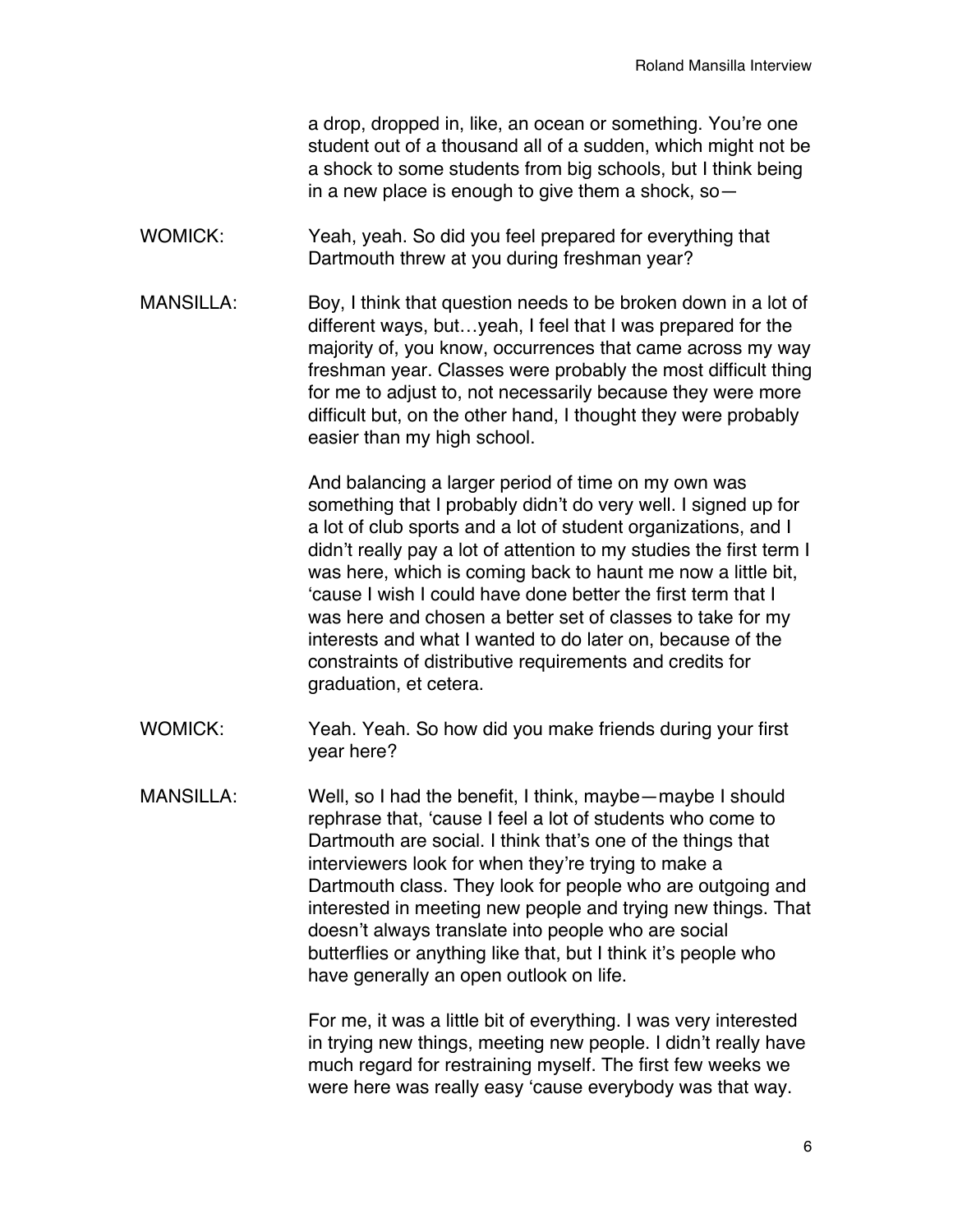Everybody was new. But actually that started to get a little awkward when I was still remembering people's names and other people didn't remember my name. But I think they eventually caught up to me, I guess. I met so many people, I can't really keep track of everyone, and I kind of carved out my own little group of friends from those people.

I think a big part of that for me and a lot of other students on this campus is their freshman floor. That being said, I do know a fair amount of students who didn't connect well with their freshman floor, and that's always kind of something that's I think a little unfortunate just because it's sort of one of the layers of, you know, like, quote-unquote, "protection" that students receive in their first year. And it's a group of students who are supposed to be a little bit closer to them, that they kind of rely on to get meals with, to maybe discuss classes with and things like that, 'cause you're living in a little unit together on a floor. It's not like you're sharing an apartment together; you're each in your own living situation, whether you're in a single dorm or in a dorm with roommates or what have you. But I think that the freshman floor dynamic in and of itself provides sort of like the first, again, network that students might rely on when they're here.

And, again, we don't really have UGAs—we have UGAs; we don't have RAs, so I think that's sort of s'posed to be the second layer there. If you don't have, you know, a strong friend group on your floor, at least your first resource you might be able to refer to when you have any sort of problem where you don't know where to direct it to might be your UGA, and they can guide you in that direction.

And, actually, I became really good friends with both my UGAs my freshman year. We had one UGA move out halfway through the year because of her D-Plan. But both UGAs were very helpful in this process. And, again, kind of pointing me in the direction of maybe upperclassmen who I wouldn't have had contact with otherwise, with similar interests to me and to what I wanted to get done on campus.

So that was another way I made friends freshman year, was kind of leveraging the little networks that I developed for myself and kind of turned those into bigger networks. That, and then trying completely new things all together, programs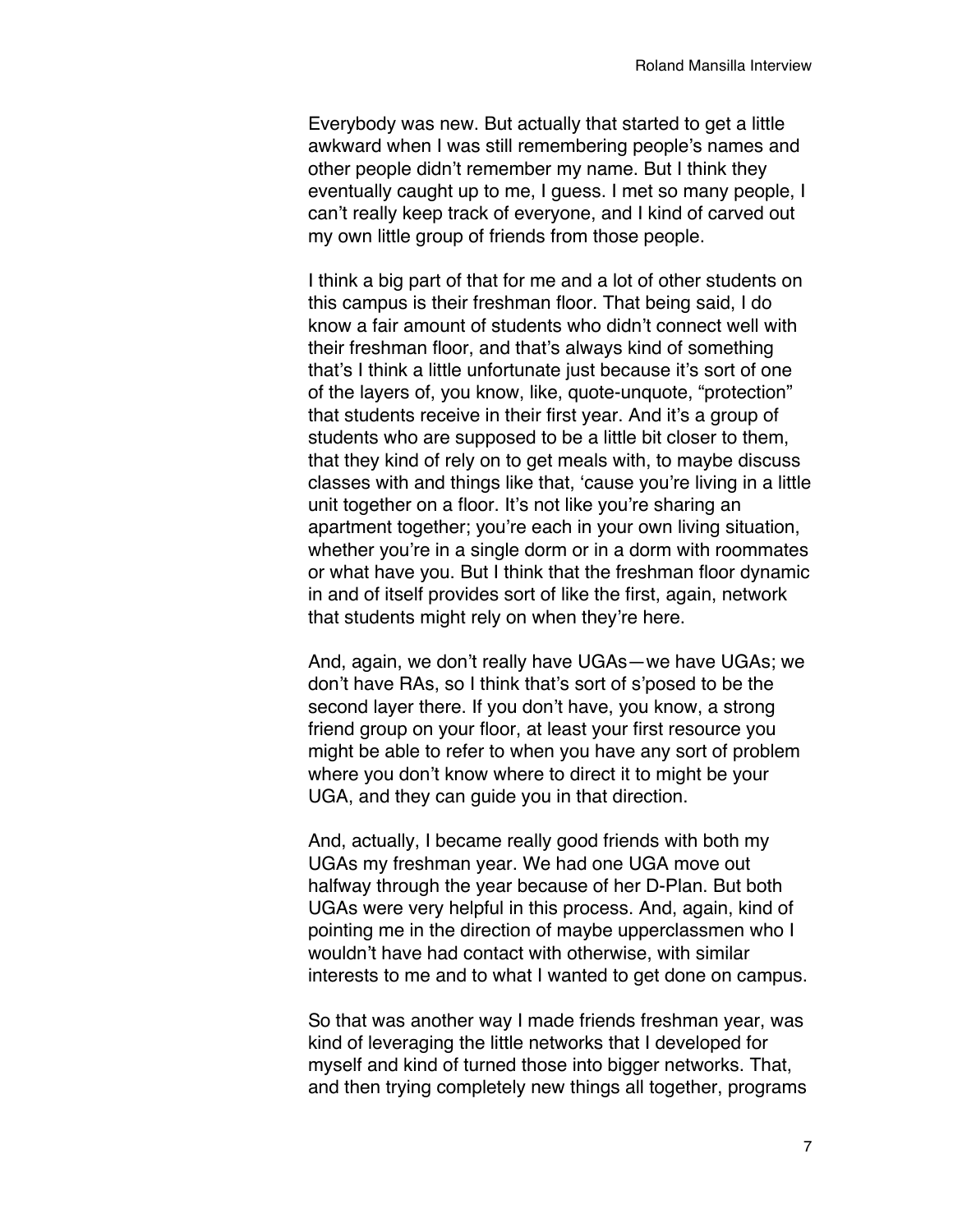that are—you know, first-year leadership programs, programs at the Rockefeller Center, the Diversity Peer Program that was around here my freshman year. Things like that as well

- WOMICK: Where did you live your freshman year?
- MANSILLA: My freshman year, I lived in Russell Sage 110, the back right corner room; the right corridor of the Russell Sage building. I always remember that room because it was on the first floor. Open up my window and I could see Rocky right outside, the desk where I was studying for the classes that I—you know, earlier—later in the day I'd be taking in that same building. If I walked out the hallway and turned to the right, there was actually a window that didn't have a screen on it that was often left open that I remember a lot of students would jump in and out of to get to class more quickly than walking down the hall the other way and out the normal door.
- WOMICK: [Laughs.]
- MANSILLA: I guess it's, you know, that extra minute you need if you slept in too late. [Chuckles.]
- WOMICK: Yeah.
- MANSILLA: But it was a unique experience. I was in a two-room triple with a roommate from the West Coast and a roommate from the South. I was coming from the Midwest, but sort of a mixed background, and I think the three of us worked really well. We ended up joining the same fraternity later on, and we're still very good friends. Even if we don't keep in contact as much as we did freshman year, we still see each other at least once a week or something like that. So that was, again—maybe I was lucky in having that sort of first layer beyond the freshman floor, of having a strong connection with my roommates.

But it was interesting trying to cramp three guys into two rooms. Luckily, we had our own bathroom. We didn't have to share with the floor or anything, except for our shower—

WOMICK: Oh, that *is* nice.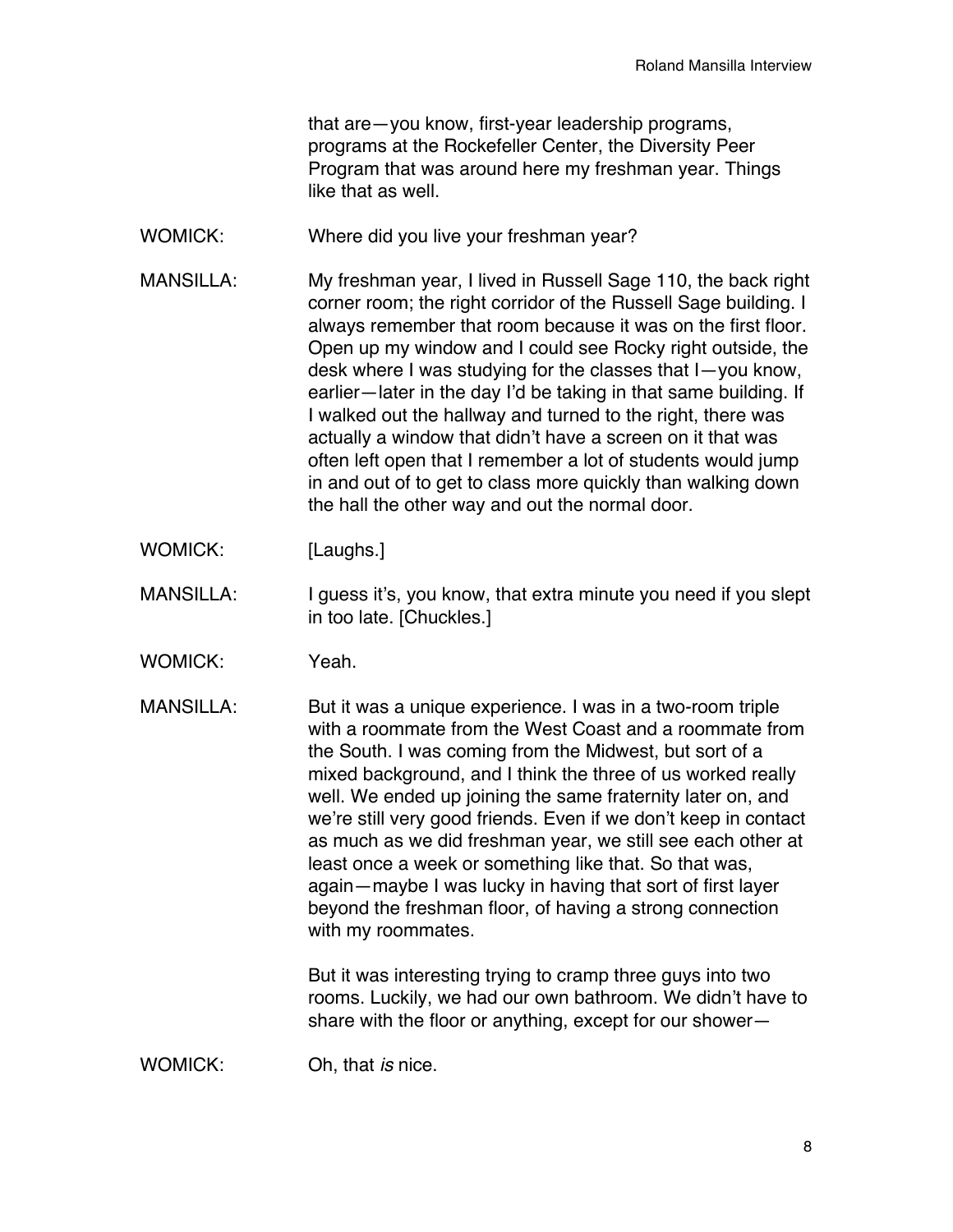## MANSILLA: Mm-hm.

WOMICK: So what about the transition to sophomore year?

MANSILLA: So my transition to sophomore year came about maybe as maybe it was overshadowed by my freshman summer in terms of, you know, actually getting onto campus sophomore year—you know, how difficult it was transitioning into, you know, sophomore life or what have you. I had a much more interesting and much more eventful freshman summer that I think, as I said, overshadowed that because I was on an LSA in Brazil, which is a very interesting country, and I kind of was faced with a great amount of culture shock.

> Even with my background in Latin America and having grown up in Latin America, Brazil can be a very different place from other places within Latin America, so a lot of things that I experienced there were familiar, but there was just enough that was different to kind of *really* shock me. That was kind of the majority of my transition the sophomore year because after that, once I got back to campus, I was so happy to be someplace familiar that it didn't even really occur to me that things were different.

> There were a few things that were obviously different. I mean, people were starting to join Greek houses. Upperlevel classes became something that were more feasible. Starting to think more about a major that I wanted to declare officially and also beginning to further carve out the D Plan that I wanted to make for myself throughout my time here. Those all become things that became a little—all those things became a little bit more clear to me, I guess, or more—I guess more real, because freshman year you don't really have to worry about that; a lot of things are planned out for you outside of classes.

- WOMICK: Mm-hm.
- MANSILLA: So I guess my transition was pretty smooth overall.
- WOMICK: So did you choose to rush sophomore fall?
- MANSILLA: I did. I chose to rush sophomore fall. Again, as I said earlier, I ended up joining a fraternity with my two freshman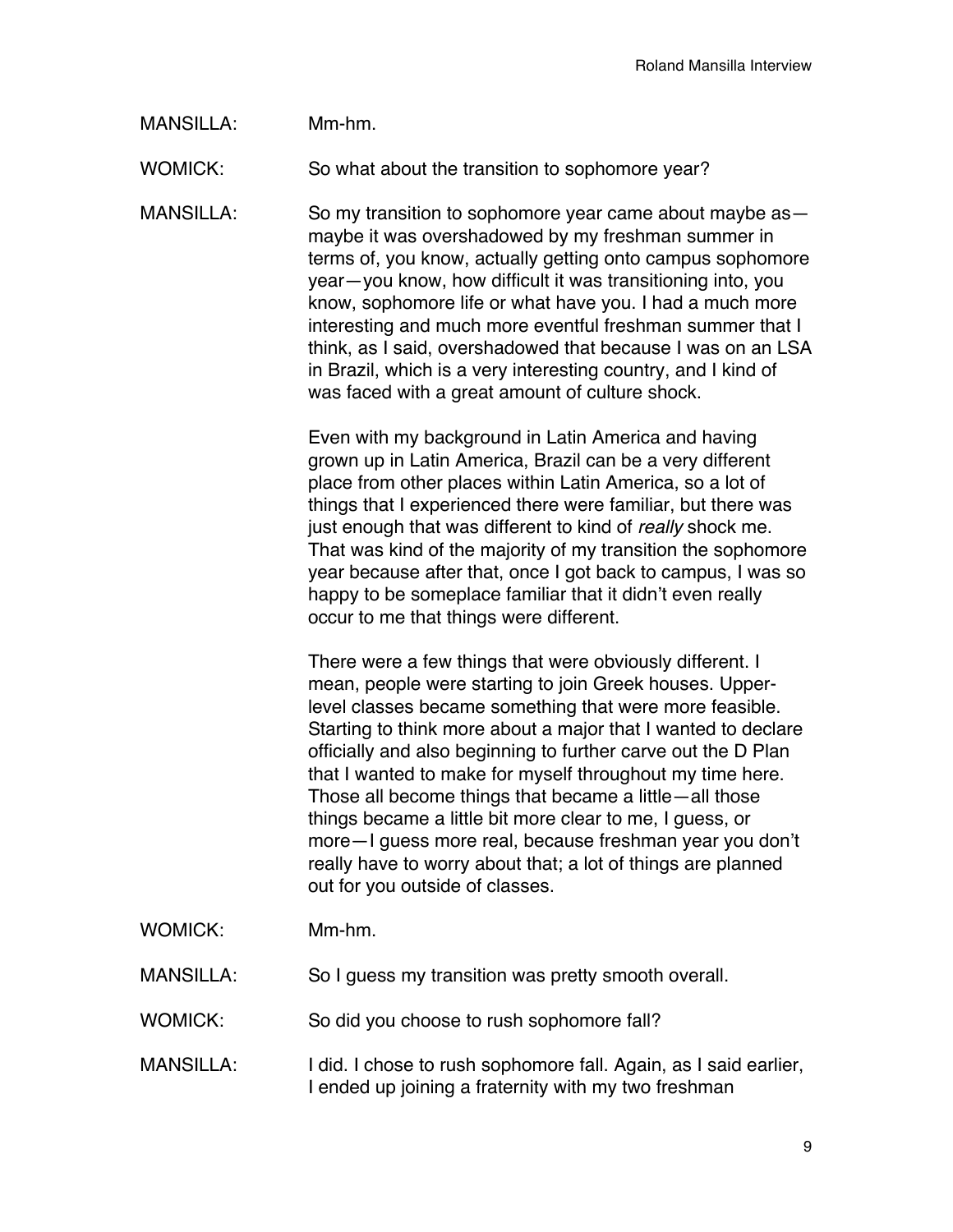roommates. We ended up joining Alpha Delta. I think a lot of my peers might have joined the fraternity for their own reasons, but mine were maybe a little different from most of theirs. A lot of people, I think, made the decision based off of the reputation of a house or maybe based off of their peer group of friends—I mean their classmates, where they were ending up and where they wanted to rush.

I based my decision off of the upperclassmen within the house, people who I wanted—'cause I saw it as an opportunity, again, as any other campus organization, to get to know more people and to maybe have that be a chance to be involved in things that I wasn't involved with earlier in my Dartmouth career

So I really liked the Class of 2011 in Alpha Delta and the other classes as well, but I think that a lot of the members of the Class of 2011 sort of took me under their wing and brought me to new groups. A few of them helped start the Men's Forum, which now I'm involved with the leadership of, which I've been a part of throughout the entire time that it's been in existence, but it's interesting to see how they kind of got it going with some help from underclassmen, myself being one of them, and then now we're still carrying that on today.

Also my sophomore year with those same friends, upperclassmen friends at the time, I kind of started a tradition where every term that I was on campus that year, we would do the Special Olympics together over at the Skiway and then in other locations in the warmer weather. That's something that me and a couple of my Class of 2013 friends still do and are trying to get the underclassmen involved within AD as well, because it's kind of something that they had got us involved in, and now we're getting the younger guys involved in as well.

So it's really gratifying this year, during my senior year, to be able to offer a ride to any underclassmen from my fraternity that wanted to go over to the Skiway with me to help in any capacity that was needed for that event, because it's something that I thought there were a lot of people from a bunch of different places helping out with that event.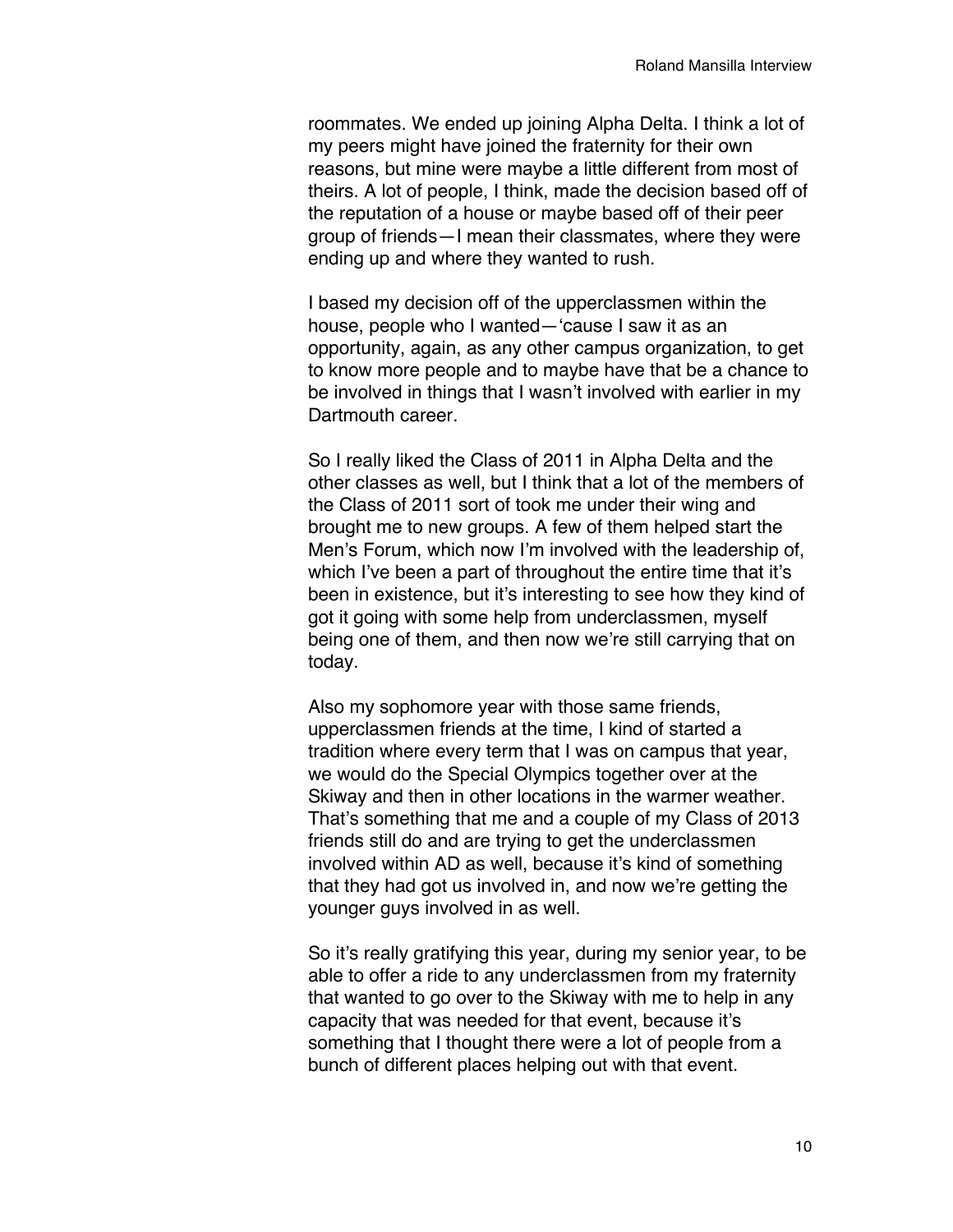The only, like, people I was working with directly were people from my fraternity, so it was a good bonding experience outside of campus, because you're just far enough away that it doesn't seem like you're quite—you know, having the same experiences when you're hanging out at the house or doing other things on campus together. But it's still close enough that, you know, it's a Dartmouth activity; it's not, like, a Dartmouth activity outside, like, an LSA or a study abroad or a field trip. I haven't had a class that's taken a field trip, but I know some classes do take field trips to Boston or what have you.

So that was a cool experience I had. I think that I also didn't make a lot of new friends within my own class as well because—with the reason of joining a fraternity, mostly because of the upperclassmen, I didn't really know any of the other Class of 2013 men that were joining the fraternity that year other than my two roommates. So I think in the class there were 36 of us that rushed that term—or pledged that term—and I only knew two others, so it was a lot of new friends to make.

- WOMICK: Right.
- MANSILLA: So—yeah.
- WOMICK: Kay. So how 'bout junior year?

MANSILLA: Junior year. [Chuckles.] Junior year, I wasn't here much. I wasn't here in the fall, I wasn't here in the winter, but I was here in the spring. During my fall term, I decided instead to take an internship in Washington, DC, working for the U.S. Treasury and the White House within the President's Council on Jobs and Competitiveness. It was an exciting time to be working in DC, because the Jobs Act was sort of the big issue in the news those days, and I was directly involved with a lot of the policy that was going into that or that had gone into that.

> And the experience has also really allowed me to kind of see how the real world worked. Even then, shadowed a little bit by the fact that I had an opportunity to work with some very high-level administrators and also some very high-level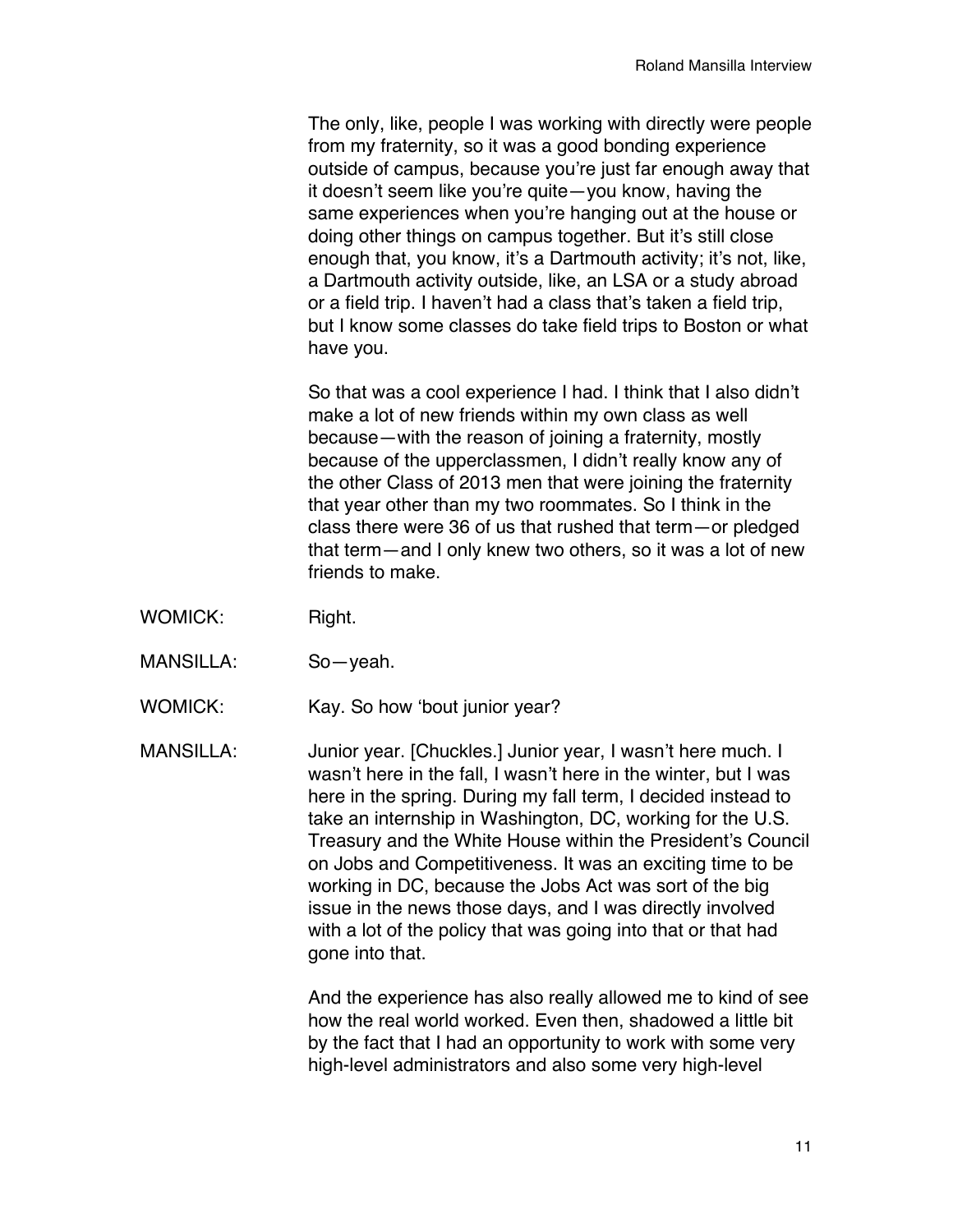private-sector executives who worked with the Council as well.

Also, again, it was an opportunity to make a lot of new friends. The other Dartmouth students who were in DC or maybe alumni who were also in DC became sort of the secondary network outside of my immediate friend group and coworkers. But it was nice to switch things up a little bit, to have to take public transportation to get to where I needed to be throughout the day instead of just walking across the Green. That was refreshing. Sort of just being in a city instead of being in Hanover—again, with the reason I chose to come here, for it being a little more rural, it was still, again, refreshing to be able to get back to a city for a while.

WOMICK: [Chuckles.]

MANSILLA: I didn't want to quit that, so then during the winter I took another internship opportunity, this time in San Francisco, which—competing with my sophomore spring, which I spent on an LSA in Rome—this might have been my favorite term at Dartmouth, even though it wasn't physically on campus, because there was a large group of Dartmouth students in San Francisco. A lot of them with whom I was friends. And we got together a lot—you know, after work. I had the chance to room with one of my close friends from Dartmouth as well. Actually, that was during the summer that year, not during the winter. I went to San Francisco twice 'cause I liked it so much. And came back to the same job.

> But it was a really unique experience where, again, I gained a lot of real-world experience. Whatever that means, I guess, is more actually a chance to apply what I learned inside the classroom at Dartmouth to something that I could do outside as my own project, being part of a small company and actually seeing my real work affect somebody—you know, a firm, that I was working with and affect it in a way that—you know, grow the profits of the firm or having an effect on the marketing of the firm, things like that.

> It was interesting because, from an inside point of view at Dartmouth, we don't really realize that a lot of the work that we're doing has a net effect, that being that we're smarter for it, or better people for having studied more, whatever you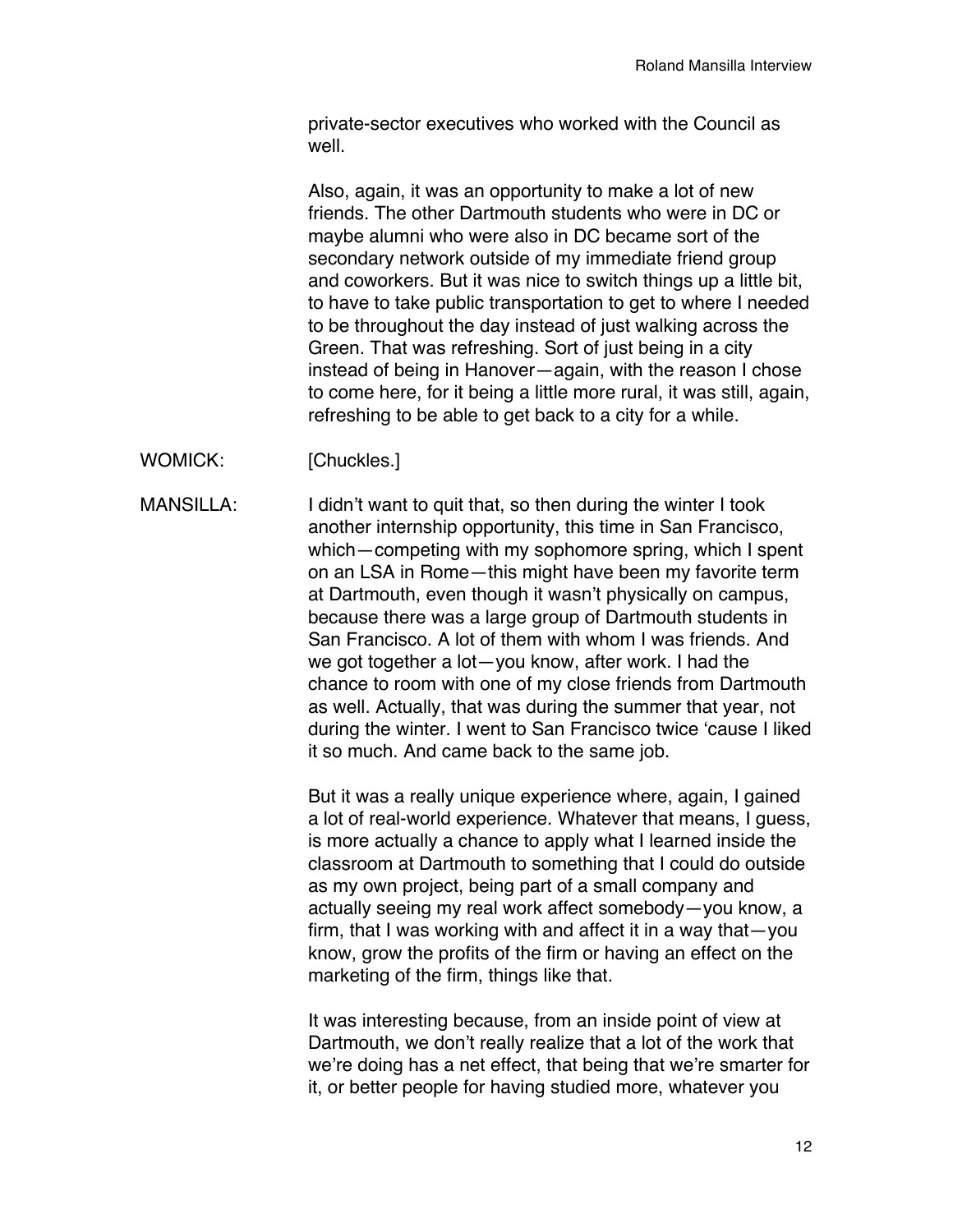want to interpret that as. In the real world it's easier to see that because you can put a dollar sign next to your work or you can put a project name next to your work.

[Transcriber's note: The sounds of voices and the noises from the hallway become intrusive now.]

WOMICK: Continue.

MANSILLA: Okay. Where was I? Oh, what students do and the amount of work that they put into things. So, yeah, I think that's sort of why a lot of people or a lot of students at Dartmouth find it exciting to go out on an off term. That's why it was exciting to me, too, because I got to work for something more than just a grade. I also had the chance to sort of support myself in real-world scenario instead of just on campus, where what I'm paying for is textbooks and a dorm on campus. In the real world out it kind of felt, again, a little more, quoteunquote, "real" because I was paying for an apartment and groceries and other things that didn't really pertain to education issues.

[Pause for discussion with students wanting to use the room]

- MANSILLA: Where was I?
- WOMICK: You were at an internship in San Francisco and talking about how great that was.
- MANSILLA: Oh, right. So moving on from that—I guess I kind of spoke about that enough. I'm losing my train of thought a little bit here.

The rest of my junior year then became sort of an adjustment I guess I never had to deal with that we talked about before, freshman year or sophomore year, because this was coming back to Dartmouth for the first time after having a very different experience, though Dartmouth related, not physically on campus.

In that spring term, I came back and things were very different because it was the first time that I really saw the D-Plan sort of in effect. A lot of people previously, I'd heard complain about their friends weren't on campus or things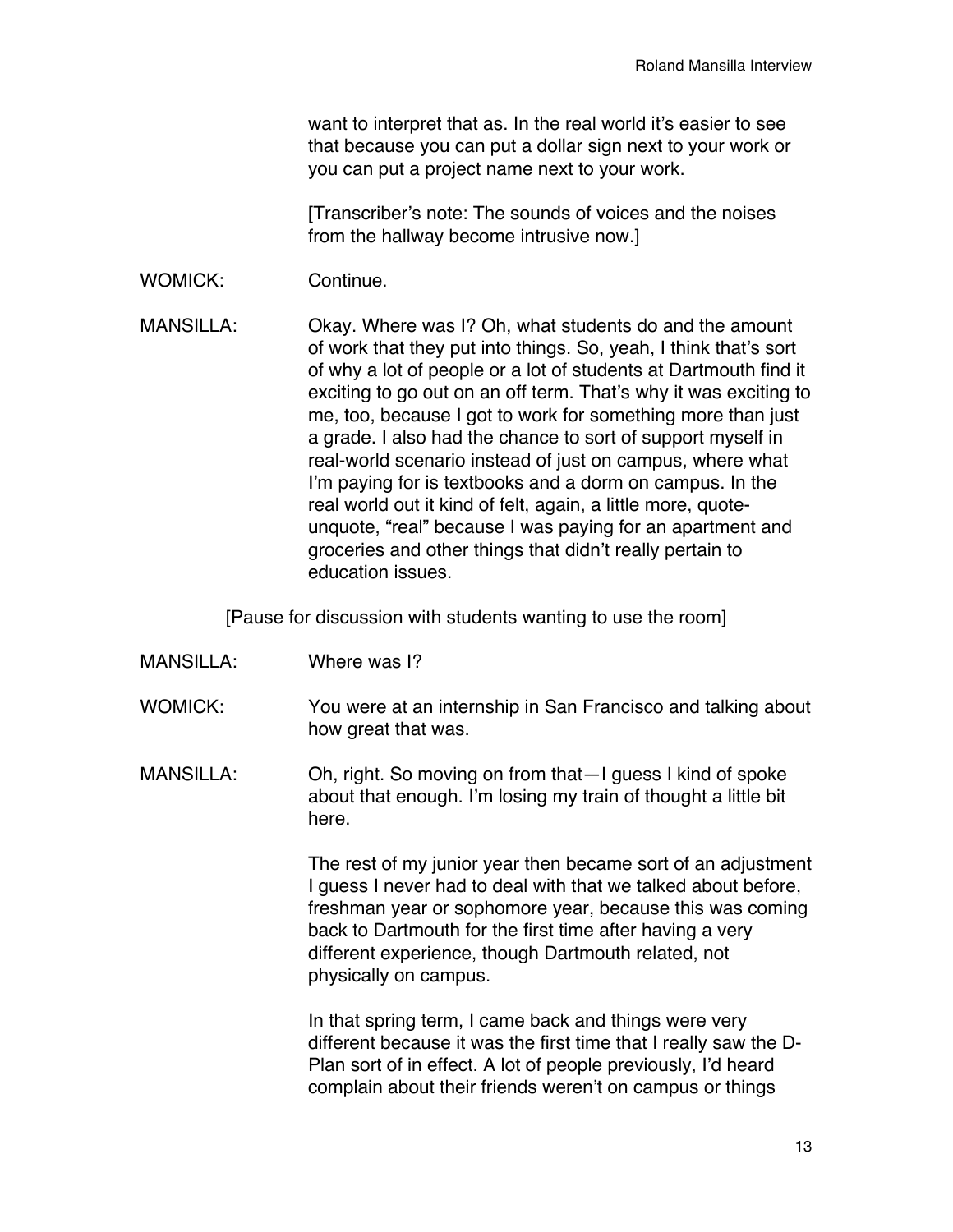were different because of different D-Plans for different people, and that spring was the first time I really saw that because before that, I feel a lot of my close friends were on campus or a lot of the same people who I hung out with or were used to seeing on campus were there. But that spring, things kind of changed a lot.

It was also, I think, the first time that I came back, after sophomore summer, which is discounted for this example just because of the nature of it—that I was there that one of the classes who had been there above me was no longer there, because I wasn't around the spring of the term before, and obviously they weren't there. Those upperclassmen weren't there in the summer. So campus maybe felt a little bit smaller in that way as well.

And having been gone for so long, I had no opportunity really to get to know the incoming class of freshmen that year either. So campus felt like a very different place. But, again, I was fortunate enough that a lot of the friendships that I made freshman year, through my freshman floor, through the different student organizations that I was involved with—I was fortunate enough that they were there on campus, so I wasn't completely left alone. Like, you might hear from some students who say that that's happened to them, that they had to make a completely new group of friends.

And, of course, I had the reliable experience of my fraternity as well, with a lot of my friends who I'd made there in the past year. And then some people I actually met while I wasn't even on campus, who were in different places: somewhere else, in San Francisco or DC or different students who were from different parts of campus that I got back in touch with once we were back on campus.

So spring term overall, I guess through the entirety of the Dartmouth experience up until this point that I've talked about, in my experience at Dartmouth—it's interesting to note that I just haven't mentioned any classes yet, or any professors or any experiences in that way in particular. But I think that's maybe something that I should have talked about a little bit earlier, because even some of the professors— John Watanabe in the anthropology department in particular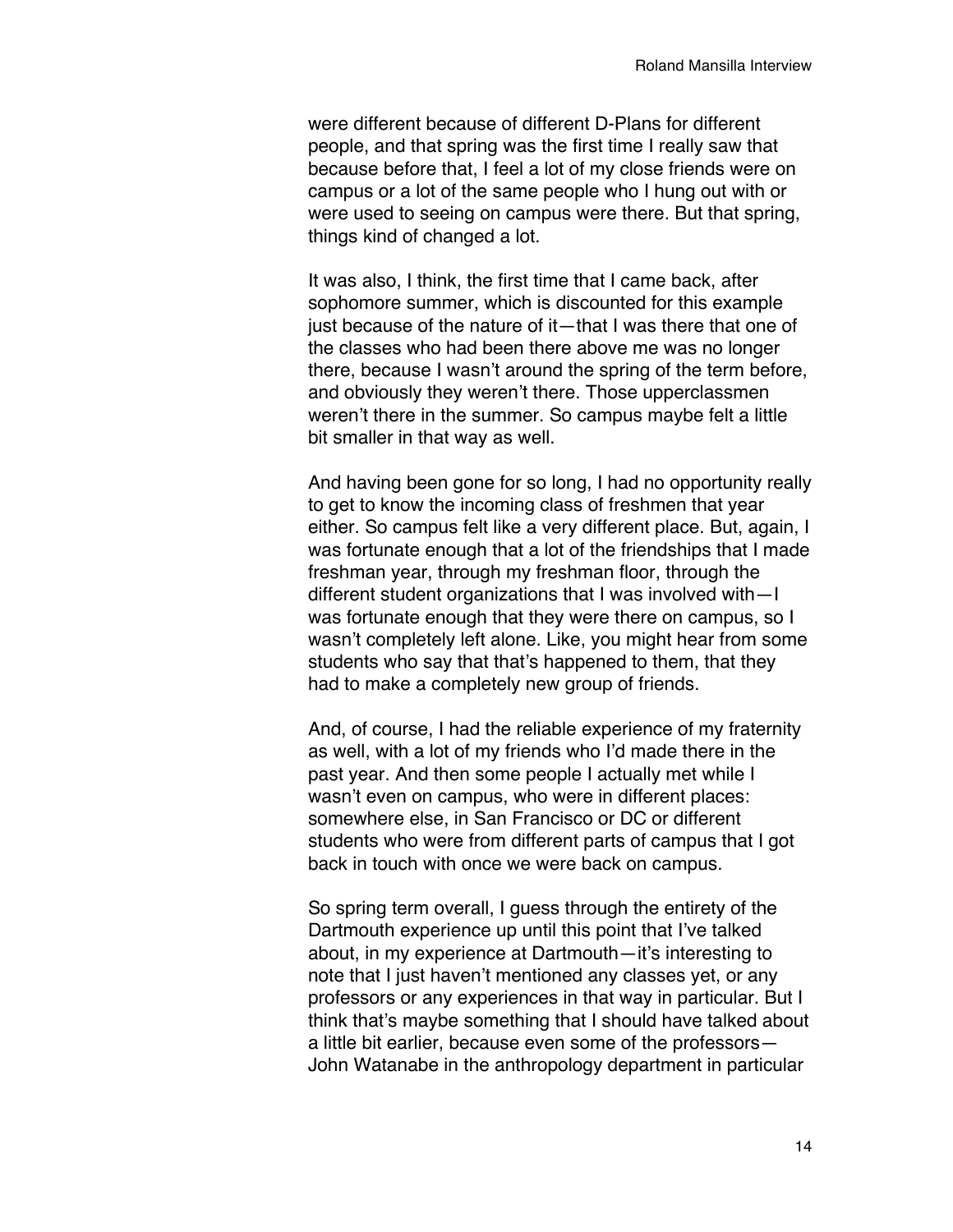comes to mind—are people who I've kept in touch with as well.

So, for example, actually in about a week from now, I'm gonna get tea or coffee—I think he prefers tea—with Professor Watanabe to catch up. And I haven't taken a class with him since freshman fall, but it was the first class I ever stepped foot in at Dartmouth. And we still keep up to this day, so I guess that's kind of a small bit of evidence that attests to the fact that the community here, the reason that I came here, really stands out, still, for me and assures my decision to this day.

So, brief aside from junior spring there. We can move on to the next question.

WOMICK: Well, that would be about senior year.

MANSILLA: All right. Moving into senior year, I think that sort of in the same way that people came in with wide eyes and a really open attitude about a lot of things freshman year, senior year was sort of on the opposite end of that in a *unique* way, 'cause people aren't exactly—again, they're not having closed opportunities or lookin' at things with a very narrow view, but there's a lot of things that are pressing issues all of a sudden, such as finishing a major, finishing PE requirements, finishing distributive requirements, making sure that you have all your papers filed correctly to get ready for graduation, making sure that all of the groups that you've been involved with since your freshman year now have a succession of leadership that's reliable, making sure that through all this mess if you have some sort of senior project you're doing or research that you're doing, that that gets finished by the time you graduate and that you have that neatly packaged and ready to go.

> So I think there's a lot of stuff that gets added on there that makes senior year different in that way. So the fall, coming back here, things weren't very different, I would say, from junior year or the previous years at Dartmouth. But in the winter, once campus kind of shrunk down and a lot of students went away on LSAs or their D-Plans took them away from campus, I got very comfortable with sort of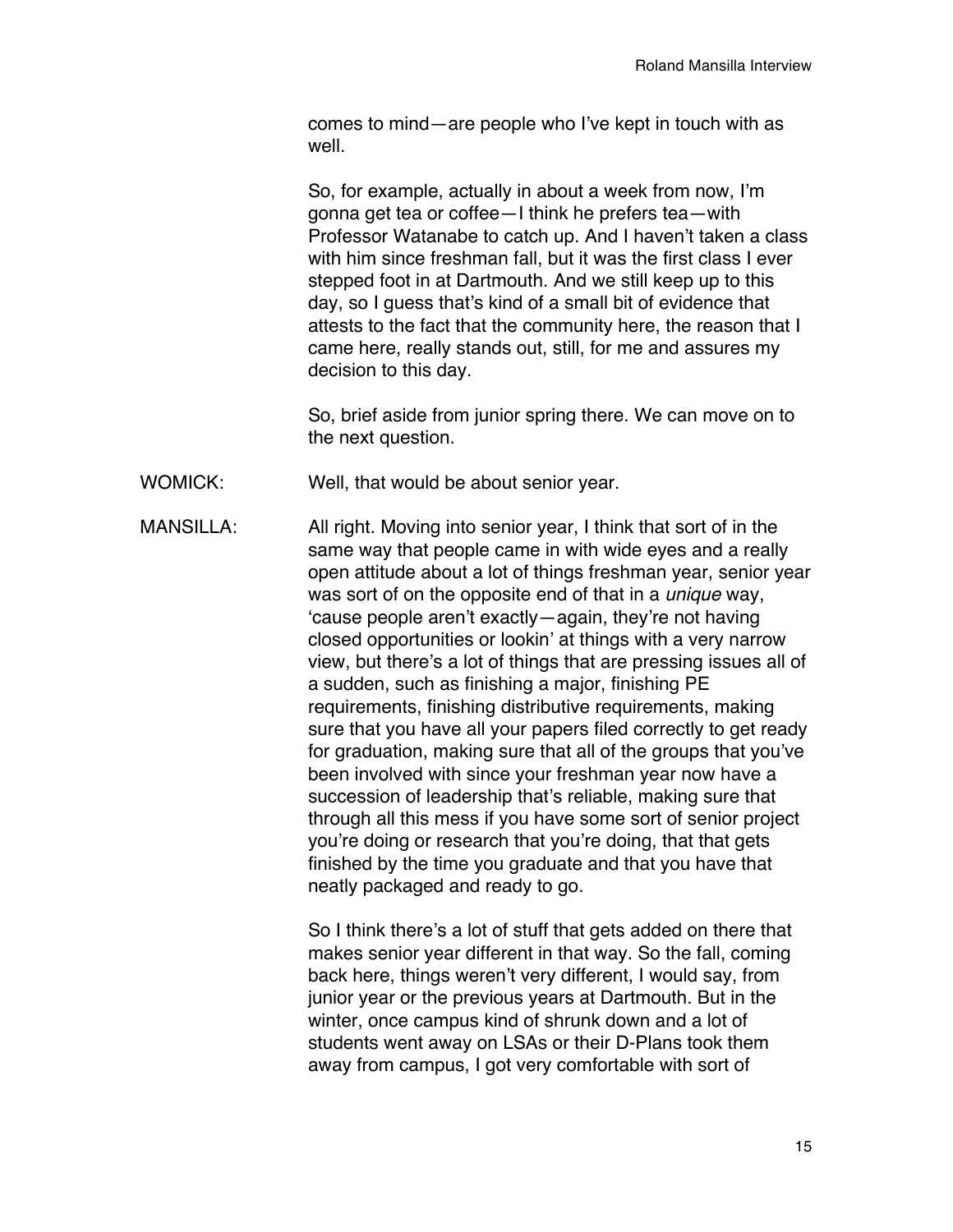developing my own space and taking that with me no matter where I was on campus.

I didn't rely as much on other networks that I previously established, such as my fraternity or student organizations. And I guess this is why earlier I said it was sort of the opposite end of freshman year 'cause instead of seeking a wide variety of new opportunities, I was now seeking a way to sort of narrow down everything that I'd already been involved with, to make sure that I either could finish it by the time that I graduate or that I could be able to hand off the projects if they were a student group or something like that to somebody in it, one of the classes below me.

And then there's also, behind all that, the fact that I was still trying to focus on finishing all my classes and credits to complete the purpose I came here in the first place and get an education and a degree.

WOMICK: [Chuckles.]

MANSILLA: So senior year's been unique in that way. But, again, having sort of this idea that I have developed my own little space and bringing that around with me to campus, everywhere I go, means that I don't necessarily need to be dependent on so many other people or on so many other traditional sort of structures, organizations or institutions on campus. I'm less cautious about having to structure things in a way that'll please my professors or that'll please the administration but more in a way that I know will actually better my education or my own experience.

> That might sound a little rebellious, but I don't think it's quite so. By that, I more mean it's just, you know, having previous experiences on campus, an administrator—and this has happened this year multiple times—approaches me to be involved in another process or projects. Or have another professor approach me to ask me to do research or maybe become a tutor for their course or something. I feel a lot more comfortable saying no. I have stuff I need to get done in my own time. I don't need more stuff. As of right now, I'm feeling very comfortable with that. But then also feeling a lot more comfortable going out and finishing what *I* want to get done.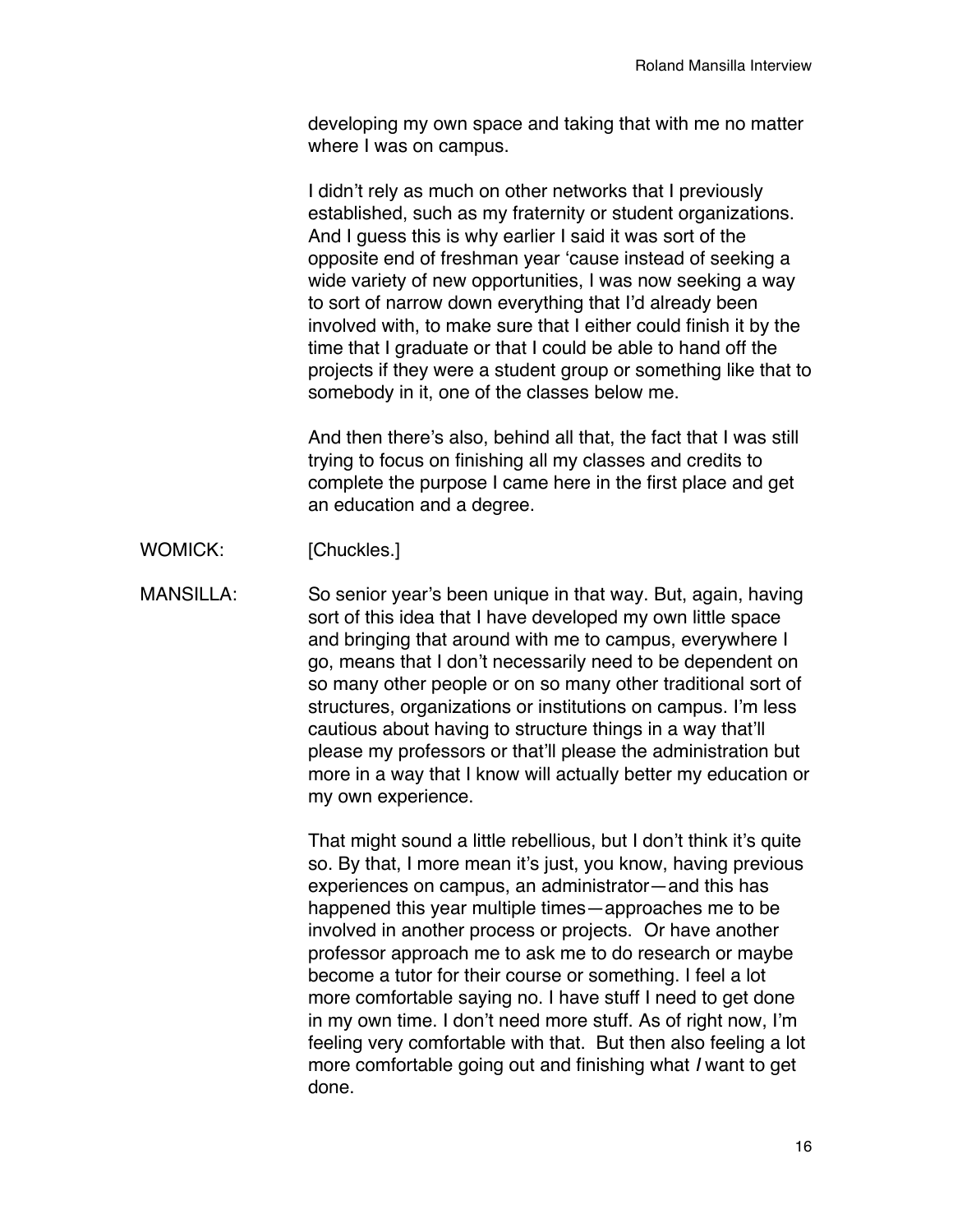So, for my culminating experience—one of my culminating experiences within my government major—I'm taking on an independent study in research in Japanese politics, which is something that had I just gone by the way that my adviser told me to do it, I probably would have just taken another upper-level course in the government department. He thought that I didn't need the extra stress senior year of doing my own original research, but, again, I think the reason I came here is to get an education, and I should be able to push myself a little bit.

- WOMICK: Mm-hm.
- MANSILLA: So that kind of brings me up to where I am right now, in a sort of very round-about, vague way.
- WOMICK: Yeah.
- MANSILLA: But I guess that kind of ties up my Dartmouth experience to right now, on April  $14^{\text{th}}$ .
- WOMICK: [Chuckles.] So how would you say that your community changed over your time here, from freshman year to now?
- MANSILLA: I think overall, my community changed—well, there's different levels of community here at Dartmouth, and I think that's more important, to focus on those changes than the sort of idea of an overall community. There's a constant for everybody who's going through this process, and the constant for me as well, is the fact that we're students at Dartmouth, we're involved with Dartmouth College in one capacity or another, but I think what actually students tend to notice more when they're coming and going—you know, maybe professors coming back and forth from sabbatical or something like that; I don't really know much about professors' experience here—I'd say the thing that changes is probably the smaller groups or smaller communities that we feel very comfortable within the larger Dartmouth community.

So, you know, again, I think it kind of sticks out, again, through the examples that I gave before: coming back my junior year and realizing that a class had left campus and a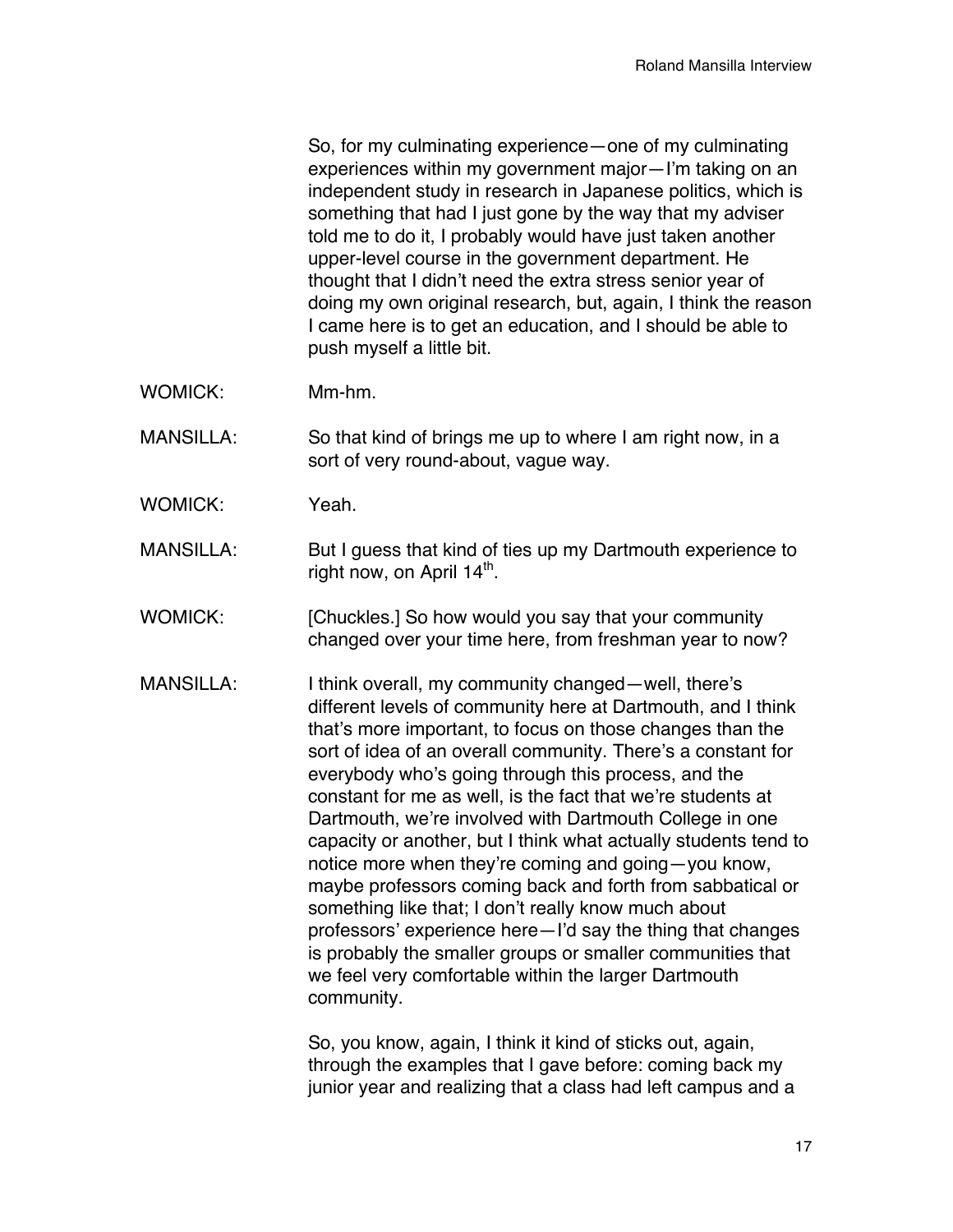new class had come onto campus and that I hadn't really noticed that before or been aware of it, at least, or that it hadn't impacted me directly.

But I think that transition of classes coming and going in the four years actually being very short, a very short period of time as compared to other school experiences we might have early on in our lives—I think that sort of, again, plays back to the reason that the smaller communities become more important in terms of noticing change.

So housing, as I mentioned, freshman year was a big part of my community and I think is a big part of a lot of Dartmouth students' communities. I tried living off campus and changing my community drastically because I didn't have a UGA, I didn't have floor mates, I didn't have—you know, any of the immediate resources in the dorm when I decided to live off campus in the apartments above Murphy's. But I lived there only for one term because I realized the price was just the same and I was probably actually paying a lot more for a lot less than I was getting out of it, and I decided to move back to campus.

I also liked the idea of a dorm being sort of a community. I know that traditionally Dartmouth has a rich history of dorms being very strong communities. Over time, though, I think now we notice that that isn't necessarily the case. Intramural sports aren't based out of dorms and things like that, for example. But I think that there definitely still is a sense of community within dorms, with students respecting each other's living space and knowing that they're living in a community of students and not just an off-campus house.

Not to discredit the experience of living off campus. I think it was very important. And I think that for a lot of people, living off campus is a great option. But *I* was never fortunate enough to find a good place to live off campus. I usually when I was looking around the few times that I tried to do it again, every place I looked was already rented out or something like that, so things just didn't line up, and I decided it would be easiest to be back on campus.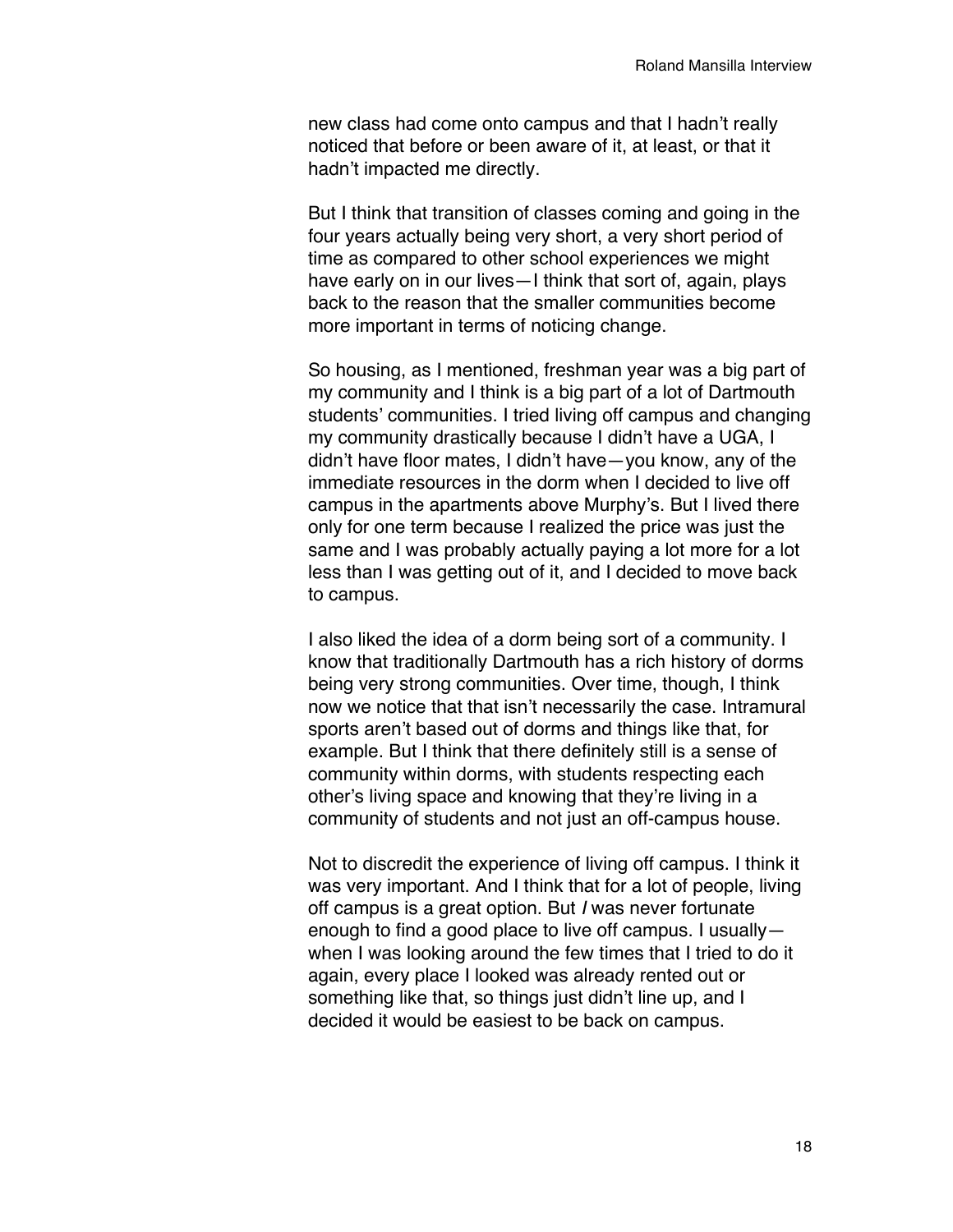So that kind of covers the issue of the housing community, just speaking off the top of my head, the only way that I'm thinking about it.

Beyond that, I guess people are involved with sports teams. That's another big one. I was involved with the Ultimate Frisbee® team my freshman year and throughout my time here at Dartmouth until about the end of my sophomore year. After my freshman year, I wasn't very much involved with the team in sort of competitive play, but there was still community because there were some of the people who I spent the majority of my time with my first year here as a student. And later on, I moved beyond the Frisbee<sup>®</sup> team, but it was still an important part of my community, how that experience—that that's one way that it changed.

And through sports my community changed further because at the end of my freshman year and through my sophomore year, I helped start the club squash team. It's actually a coed club squash team. I helped start that with some upperclassmen and a few peers. It was interesting to see that now the majority of my friends on campus I can relate back to a sport. We're friends from squash rather than Frisbee®.

You know, that's another thing. Beyond that, I started playing water polo later on, started paying less attention to squash. All sorts of small things that changed, but then the usual decisions that we make as Dartmouth students that affect our communities.

I think to a certain degree, it all has to do with—again, bringing it back to how short of a time college is, from the four years here at Dartmouth, it's sort of like a mad rush to join as many communities as you can to kind of feel out what you might like freshman year, and then slowly, over time, either catching the ones that, you know, slipped through the cracks freshman year that you didn't find out about, that you might like later on while you're also trying to get rid of a whole bunch of stuff that you signed up for freshman year that you don't necessarily want to be a part of.

So, yeah, I can't really think of any more specific examples off the top of my head, but that's kind of the gist of it.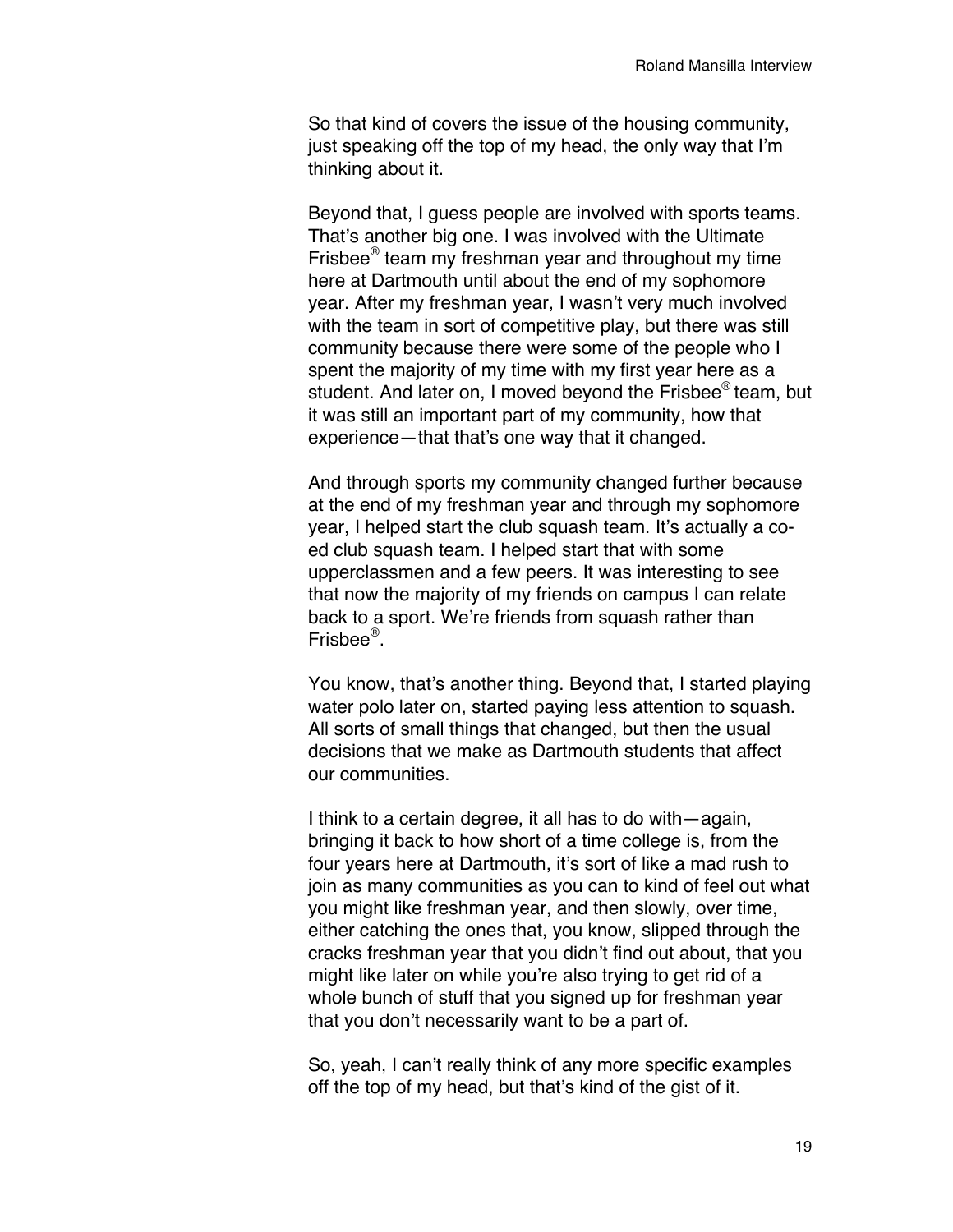## WOMICK: So you talked a little bit about Men's Forum earlier, but why don't you talk about that some more?

MANSILLA: Okay, great. So Men's Forum has been a very important part of my time here at Dartmouth. It was during my sophomore year that it was founded by a couple of upperclassmen who I really respected, and having the good fortune of knowing them very well, even though I was, you know, an underclassmen, not very involved with a lot of the same other communities that they might have been involved with, whereas varsity sports or, you know, their own peers and their classes or their fraternities at the time—this is before I joined a house—they still respected my voice and were very interested to see what my opinions were on a lot of issues that had to deal with the Dartmouth community because that's sort of the focus of Men's Forum.

> Men's Forum really tries to provide, at least in its capacity that it operates right now and that it's operated in for the past couple of years—it really aims to provide a safe space for men to come talk about masculinity issues, issues about gender relationships on campus, gender and sexuality issues and issues about the Dartmouth experience as a whole that could affect anyone identifying as a man on campus.

> I think that's really unique also—you know, furthermore here, because it allows men not just a safe space but actually really sort of excites or attracts a lot of men to that place who normally would be involved with a lot of the conversations otherwise on campus that talk about these issues. We get a really wide variety of people showing up to our meetings, but the unique part is it's never really a very, very large group of people at the meetings; it's usually a very diverse and different group each week, depending on the nature of our meetings that week.

> The reason I think that happens, again, with the nature of our meetings is that we've decided to structure our group in such a way that every week we meet once and have a guided discussion, or an open discussion after a little bit of guidance, on a particular topic. So I don't think that every week all of our members feel that they have some stake or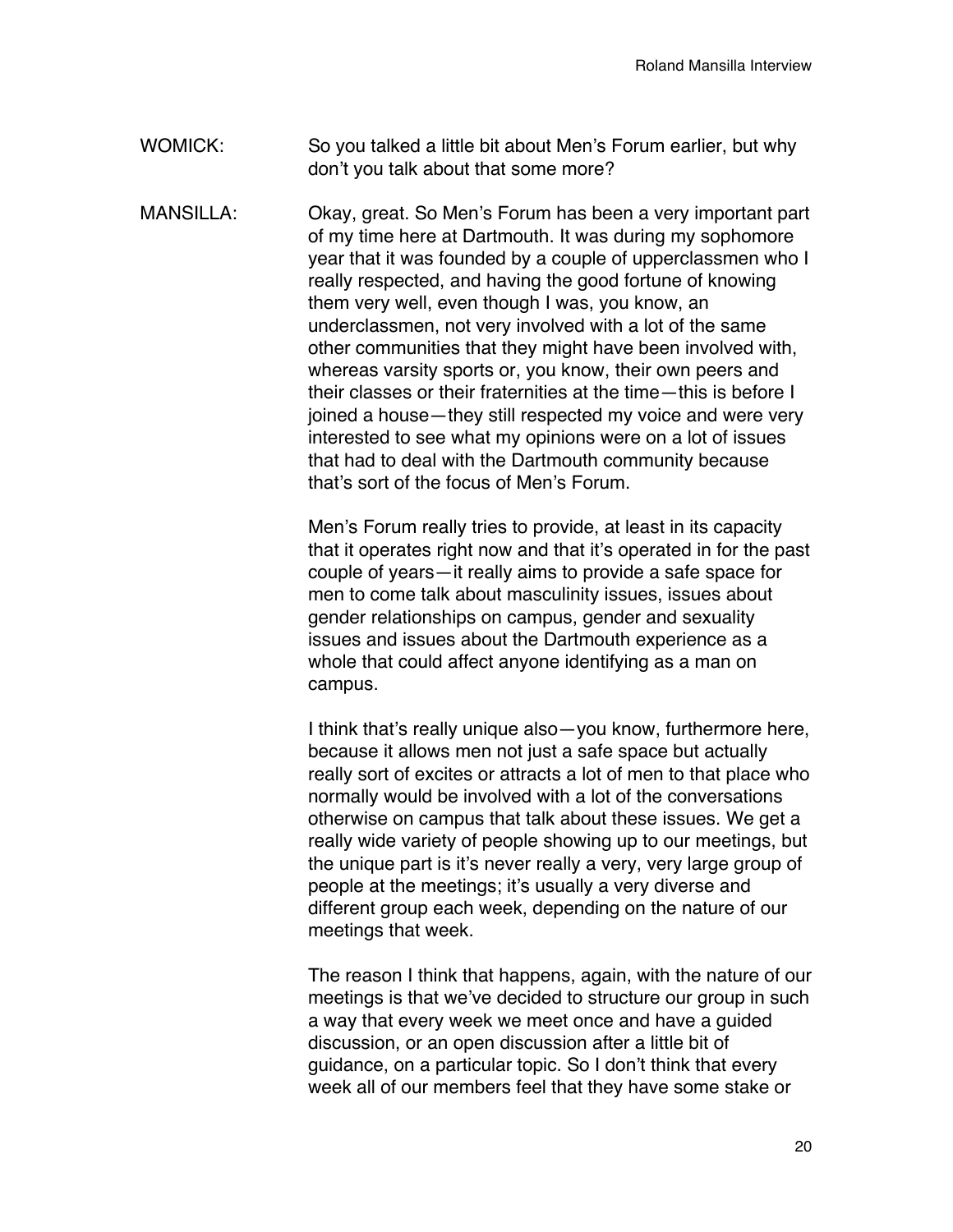something to say about each topic, and they might choose to focus on their homework instead that week or spend time with friends instead of coming to the meeting.

I guess since I've been involved with it, Men's Forum has transitioned into sort of a more active voice on campus. There've always been a lot of events aimed towards men from Men's Forum, mostly to its membership, but this past year and a half we've had a lot of events focused more on, like, outward displays of our work toward the Dartmouth community.

We put on an event called Upstaging Stereotypes this past term that aimed to show the different sides of masculinity on campus and to sort of explain to those who might have not grasped the concept or may have not known about the concept before that it's a very real thing that there are different types of masculinity, that there are different masculinities, that there are different ways people identify on campus. So we had a bunch of our members, as well as some of their friends who heard about the project and wanted to get involved come together and put together a performance that sort of explained this better than if it were to just have been a speech or a panel, as a lot of Dartmouth groups seems to have put on.

Then this term, Anne-Marie Slaughter, who was at Princeton University until very recently and who wrote an article in *The Atlantic* titled "Can Woman Have It All?" There've been so many responses that I've also read and similar titles, they're kind of blurred at this point. [Laughter] That just speaks to my point here that Men's Forum put on a dinner with Women's Forum, together, and we invited our memberships and the campus to show up and speak about any responses they had to the article, any new thoughts that might have been sparked by reading the article, and any ways that maybe we should be aware or be thinking as a Dartmouth community, as a community of students about to enter the world and maybe have families of our own or interact with people who have families, or be the bosses of people who have families or work for people who have families or, you know, any capacity that affects the topic of the article. Sort of it gave them—the meeting gave them a chance to bring up these issues and talk about 'em. And we had a good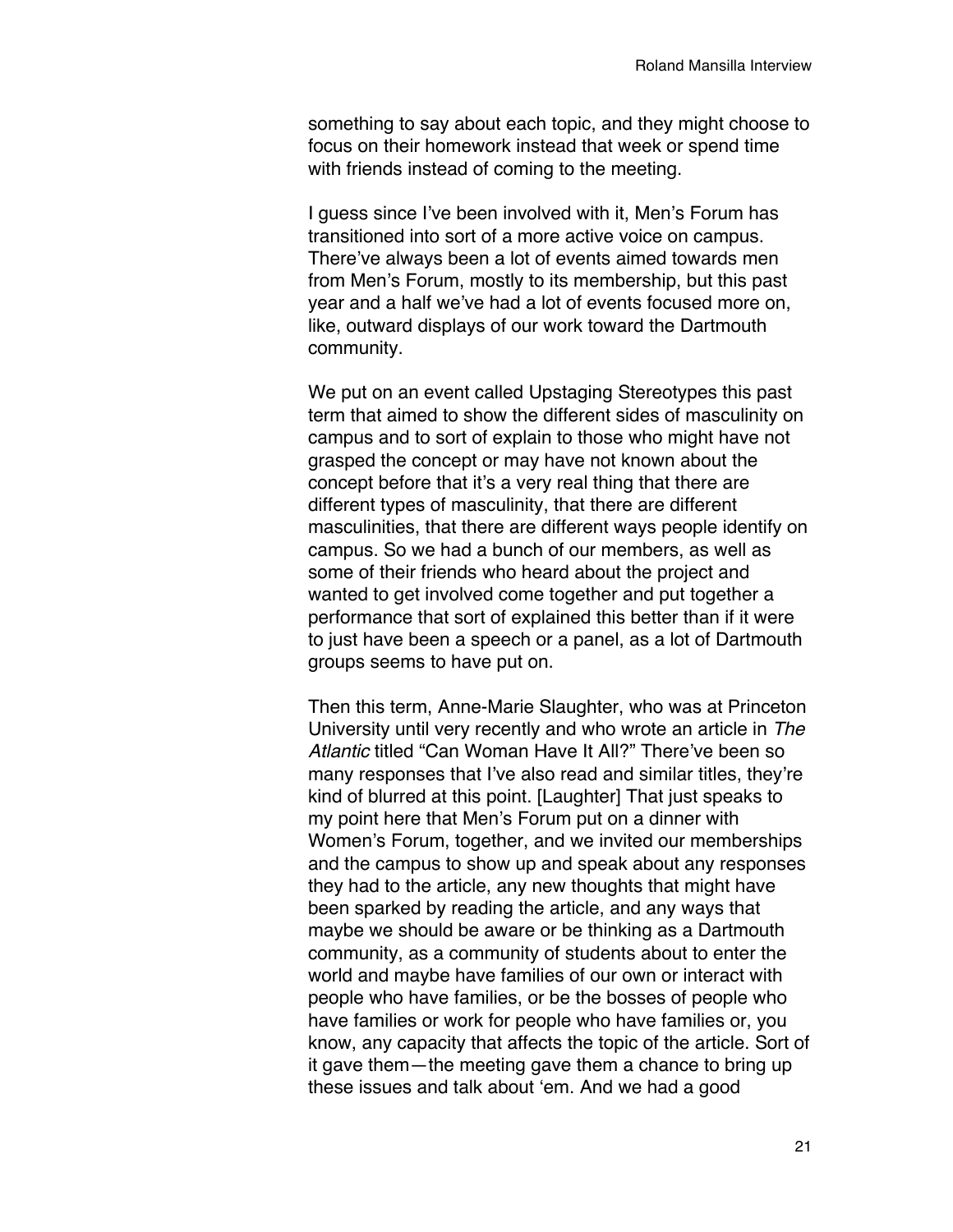showing for both Men and Women's Forum. I think we had about 60-plus students show up.

We also had Dean Laskaris from admissions show up, and we also had two professors show up. So it's a really diverse group of people to talk about the issue. I think that some very valid and very plausible points about progress and how progress can be made were brought up during the meeting. So that was an interesting event.

Those are the events that kind of stick out right now to me, but we have a whole bunch of planning that goes out into the future and that we've done in the past as well that rounds out the group, and I think that our overall goal as of right now is to just continue operating in our capacity while we still explore other options to better provide a safe place and provide education on issues of masculinity and gender, because I think that a lot of people have a very narrow view of what that means; they think that it might only be queer studies or might only be women's studies or might only be talking about women's issues or issues about, again—you know, issues for queer students on campus or something like that, and have this very narrow view of what gender issues actually are, and they don't realize that it involves everybody because it's a part of humanity. So we're aiming to kind of spread that idea around campus, particularly to populations that normally don't self-select into conversations that, you know, include a lot of this material.

- WOMICK: That's really cool.
- MANSILLA: Mm-hm.
- WOMICK: What would you say are some of the most pressing issues on Dartmouth's campus right now with regard to gender?
- MANSILLA: So at this point in time, I think that there are a lot of issues that kind of affect a lot of different areas on campus in different ways, but I think that overall, the largest problem is sort of a reflection of, you know, our community at large and our culture. I don't think it's fair to say it's particularly really, you know, northeastern or particularly a part of Hanover or New Hampshire or being American or something like that, but just sort of this overall idea that's more, maybe, pointed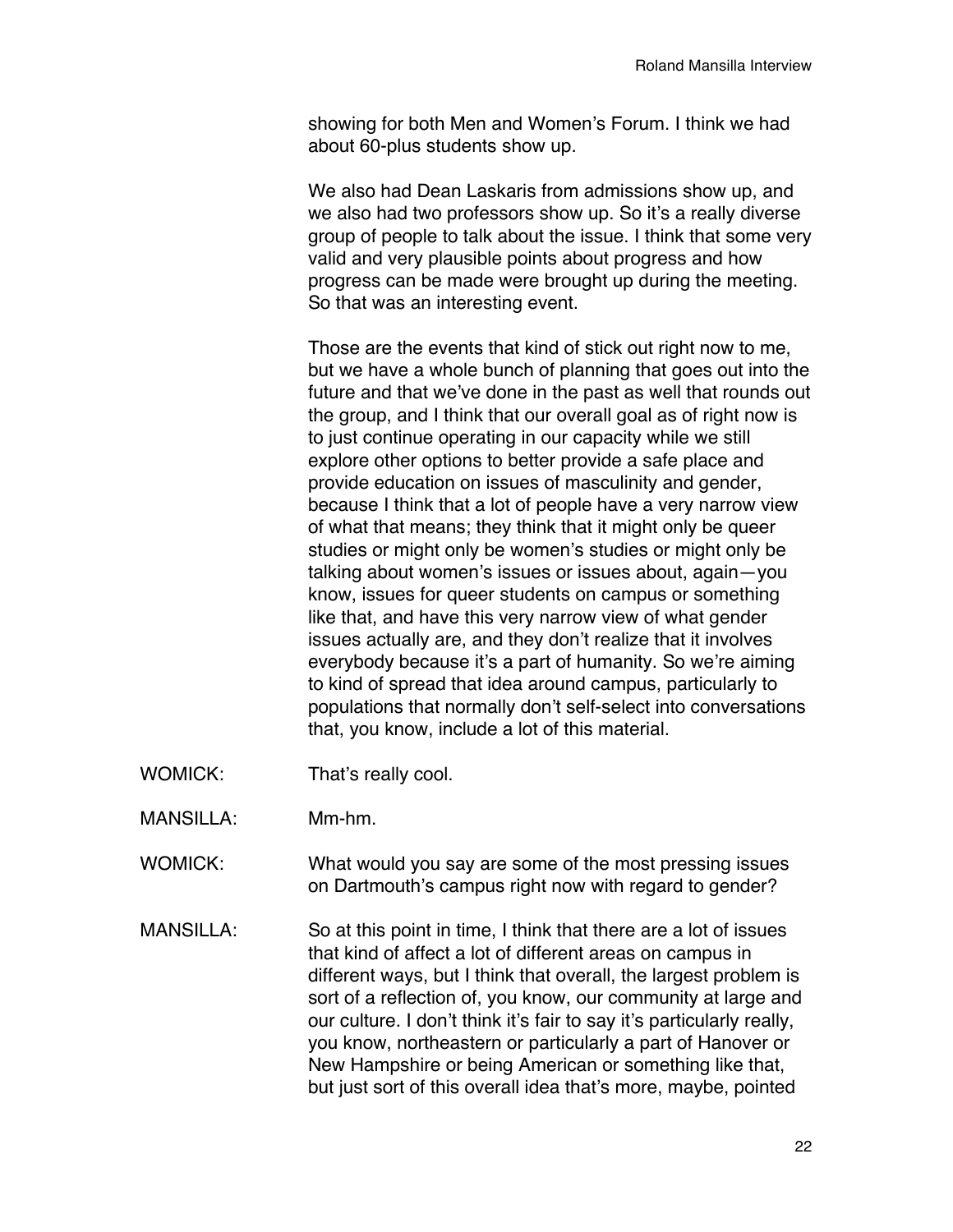towards, like, a historical view or not as developed view of gender and the relations and relationships that occur between people of different genders that really just kind of leads back to respecting the basic dignity of another person, and the idea of respect in that regard.

I think the one big issue that often passes over people's heads in the discussions that occur on campus is we're not asking people to become best friends with everybody in the whole world; we're just asking them to respect one another and understand that everyone deserves that basic dignity and to develop an understanding that that requires an education of the issue and of the issues surrounding gender, that it involves that everyone takes at least a minorly active role, because I think that the examples of these problems come up when very bad things happen, whether it's cases of sexual assault or bias incidents or hate crimes.

And that's when a lot of the campus really draws their attention towards these issues. But I think that could all really be avoided if we could just take it back to that basic idea. It seems very simple, and it's easy to say, but I think that's ultimately what makes it very complex, because it's hard to understand who's understanding the concepts, because it packs a lot within it, say, in understanding the basic dignity of every person or respecting everybody for who they are and who they identify as and respecting their identity as the way that they, you know, display it or portray it or identify with it.

So I think that manifests itself into real problems on campus, real problems on campus because you have people who are turned away from educating themselves on these issues. Like I hinted at before, I think there's a large problem of when there's an excellent opportunity to learn more on this campus, whether it's through a guest speaker or through an event that's put on by a different department on campus or something like this, a lot of students self-select either their way in or out of that. So a lot of the people who are already very educated are the ones who fill the rooms for those events, and the people who previously don't have much experience with those events or these sorts or issues or these problems are the ones who select to not be involved in those.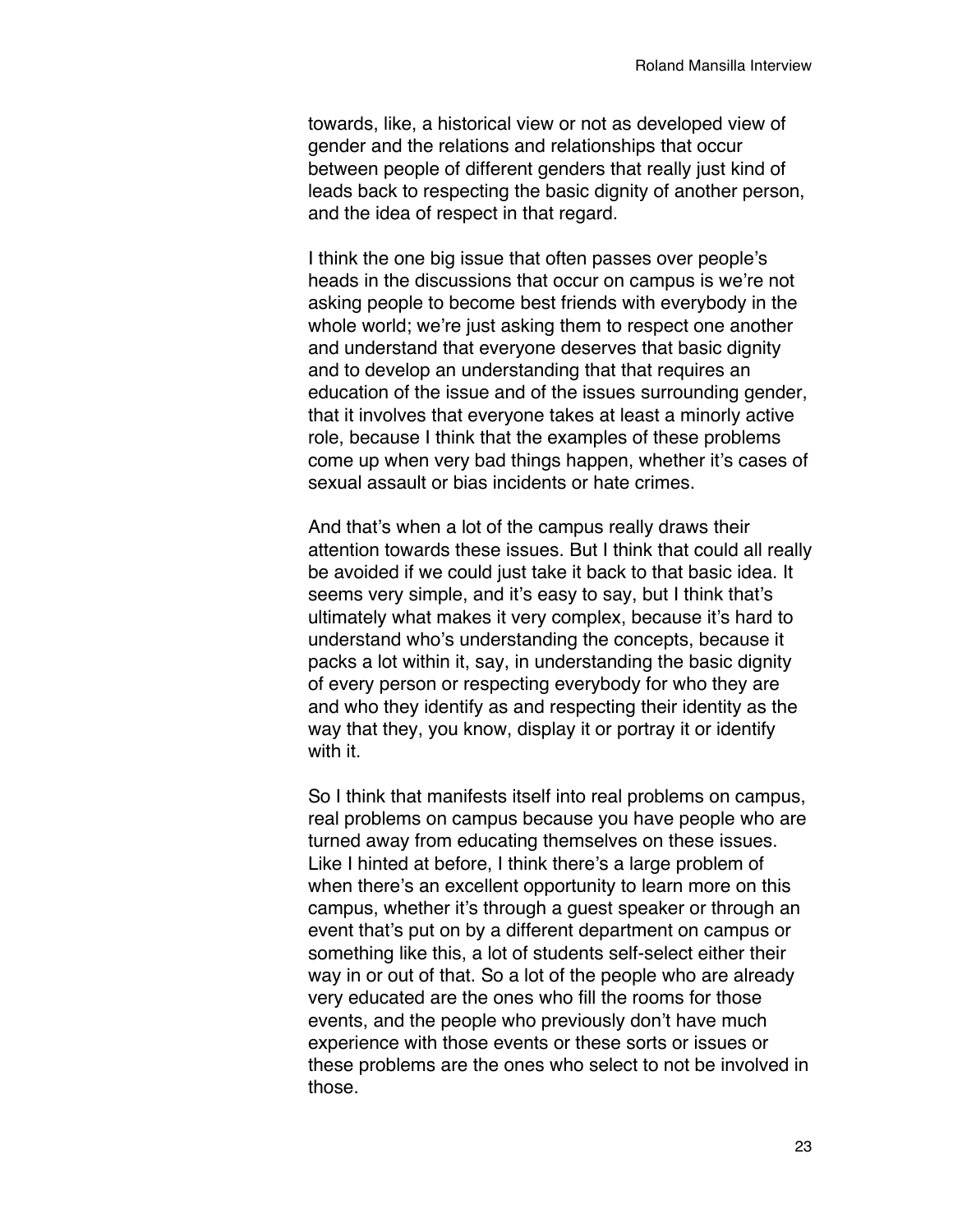That's ultimately where I think Men's Forum has been such an important part of my time here, because we're trying to change that. And that's—you know, and recognizing that that's probably one of the largest issues on campus. That's probably one of the reasons why, again, I enjoy Men's Forum so much because I can see that I'm making real change.

- WOMICK: Great. How would you say that the Dartmouth community *has* changed since you've been here?
- MANSILLA: The Dartmouth community has changed a lot in a lot of very visible and invisible ways since I've been here. When people think of change on Dartmouth's campus, I think coming from the perspective of somebody in *my* class, a lot of the examples manifest themselves through a change in the dining system or maybe a change in the culture around the Greek system or maybe the building of new buildings on campus and other physical, visible changes.

But I think that the biggest change that has occurred on Dartmouth's campus in the time that I've been here has definitely been invisible. It's not necessarily something that's come about because of just the students on campus, but I think the administrators, the professors played a large part in this, and I think it's not exactly a change that's easily describable. That's why I'm kind of hesitating right now to kind of put a name on it as to what this change has been.

But, you know, since I've been here, Dartmouth has become a much more diverse school: socioeconomically, culturally, racially, ethnically. In the time since I've been here, I feel that the campus has overall become a more welcoming place. A lot of people point out problems with the Greek system or social systems on campus and the fact that Dartmouth has a lot of trouble moving away from its traditions or is very hesitant to move away from traditions. But I think that what's often overlooked is the fact that Dartmouth comes up with very creative ways to maybe change these traditions or alter these traditions into a way that works better for the current time period.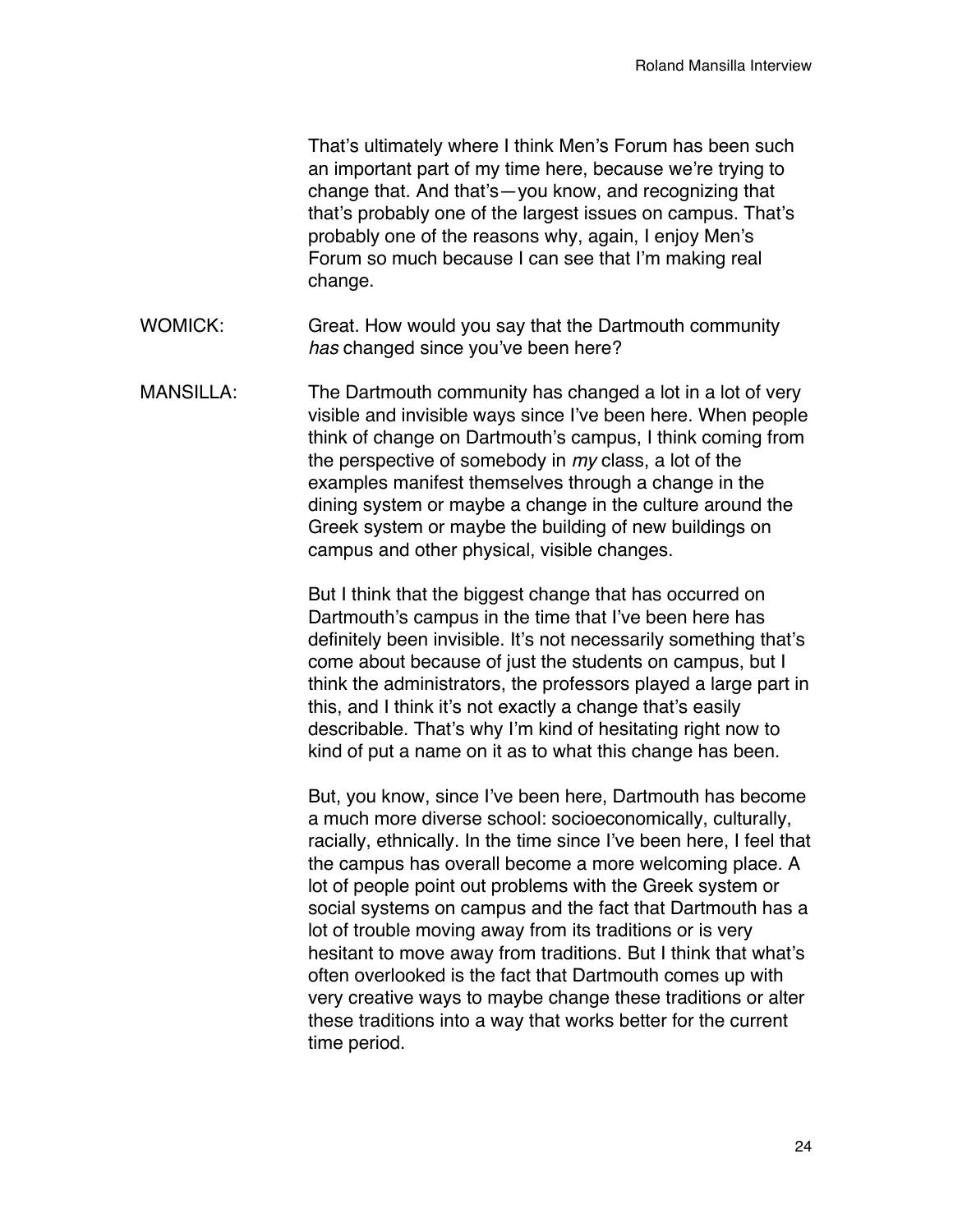Again bringing it back to the idea of the Greek system, a lot of people think that the Greek system should be abolished because it's kind of a relic of the past, when Dartmouth was an all-male school or something like this. I haven't exactly worked out my complete opinions on the Greek system, and it's a very complex issue that deserves a lot of attention, more than just kind of speaking off the top of my head in an interview. And I have given it a lot of thought—just to articulate what I want to say about it, that would require a different amount of attention.

But I think what is very visible within the change of these social spaces is a lot more has been done to create social spaces that are more accessible to a wider variety of students. For example, just last week I was very impressed that when I attended an open mic session and sort of an exhibit that happens every Wednesday in Collis, in One Wheelock, an event called Green Fish that displays a lot of the works of digital music grad students and then also invites the works of undergraduate students who might be involved with animation, or digital music or some sort of performance in that way to display their own works.

And then directly after that is this other event I was talking about that's an open mic, hosted by one of the managers of One Wheelock, a guy named Kwame. It was interesting to see a lot of people actually be involved in that, because I remember in my freshman and sophomore year going to these events and being one of maybe one of one or two people in the room. People were making very accurate claims that alternative social spaces didn't exist on campus.

And this isn't to say that they've become very solidified and become a very, you know, like, a new mainstream changed culture at Dartmouth, these alternate social spaces, but they've become places where people actually—they've become places that are more respected by students in a way that they're sort of treated as more legitimate.

So just to speak to that—again, back to my example, that there must have been at least 30 or 40 students at this particular event,—

WOMICK: Oh, wow.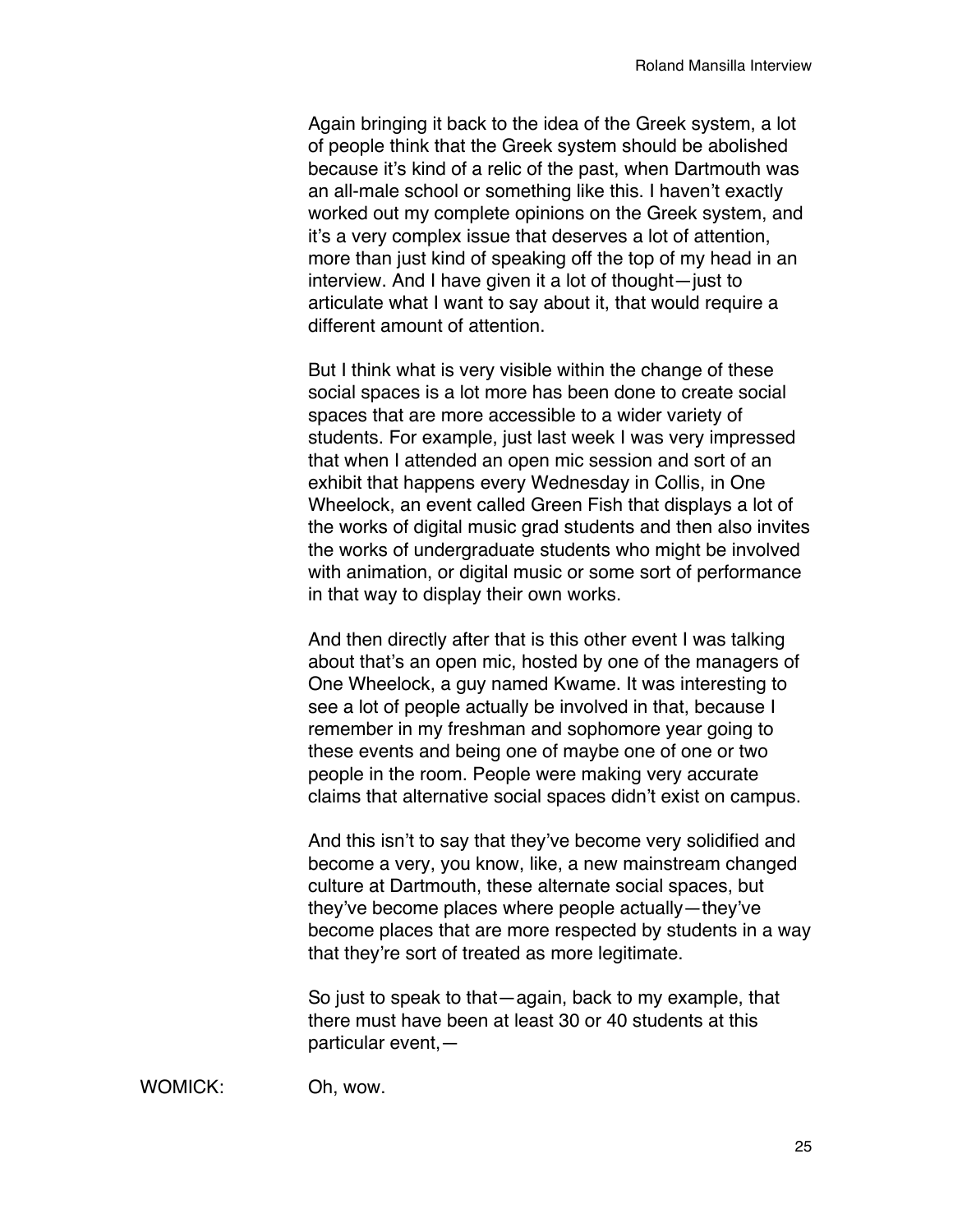MANSILLA: —which is something that I would have never seen freshman year, I don't think. There were a lot of '16s, the current freshman class, exhibiting their own work or at least showing up and being involved, which I think would be awfully intimidating as a freshman, when I was a freshman, at least.

> But, you know, I think that just kind of talks about the change of the climate on campus and sort of the social spaces. The social aspect is mostly what I think *has* changed. You know, same classes, for the most part, are being offered. None of the departments have really changed. The administration has changed significantly, but I think from a student perspective, the changes that actually affect day-to-day life here aren't quite as obvious. I think you need to be a little more involved with those topics or follow those issues a little more closely to notice that change. So I think the big issue that's really caused the greatest amount of change in the campus overall has been social.

- WOMICK: Okay. I think that—oh, there's one more, the big question.
- MANSILLA: Mm-hm.
- WOMICK: How do you think Dartmouth has changed *you*?
- MANSILLA: I think that's a very, very good question, a good question in the sense that it's something that I think not a lot of students put a lot of thought into but often think about. What I mean by that is that I think it's something that's constantly on the back of somebody's mind but is never the main issue that somebody's focusing on or thinking about or reflecting upon when they're looking back at their time at Dartmouth or their time during Dartmouth or their time that they're currently spending at Dartmouth or doing Dartmouth-related things.

For me personally, I think Dartmouth has really been not so much a process of change that could lead to, like, a 180 degree change of character or personality or who I am but almost more to, like, a 360 change back to who I was coming in here, having taken in a lot of new experiences and information and thoughts and thought processes and opinions while I was here.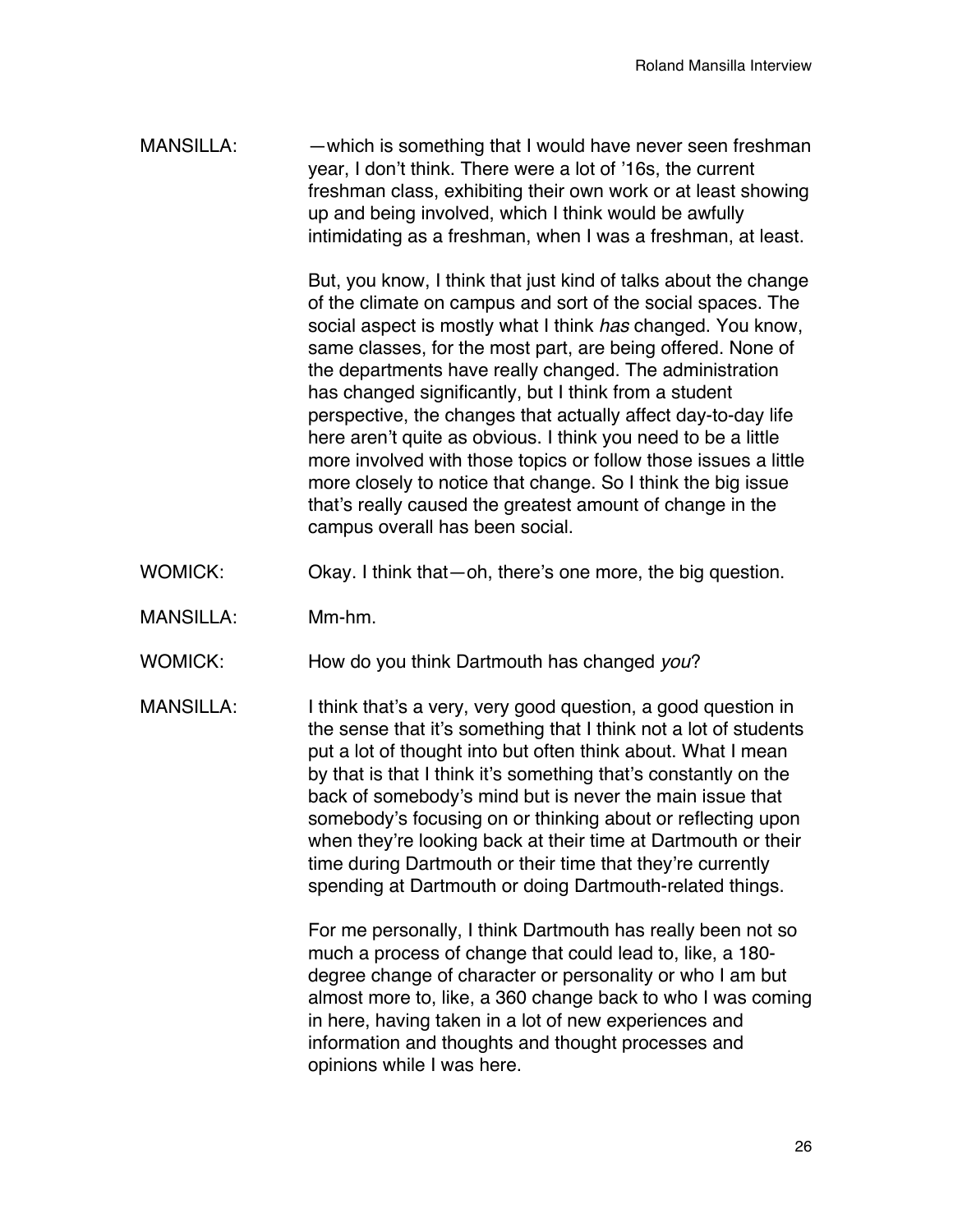I think that personally I've just had a very great—I had a really good high school experience. I had a really good community, sense of community, sense of myself coming out of high school that ultimately, I think, was extremely clouded by, you know, freshman and sophomore and junior year you know, the entire Dartmouth experience when you're furthermore trying to figure out exactly who you want to be or what you want to do with your life, and I kind of forgot a lot of the simple rules that I had set out for myself when I graduated high school. I think most of this has to do with the fact that I went to a Jesuit high school where we were forced to memorize a lot of small phrases or quips about morality or ethics or philosophy or something like that.

But there are things that actually really very much guided my life until I kind of forgot about a few of 'em at Dartmouth. And, you know, the religious aspects aside, I think that one of the biggest ones for me was the motto of my high school, which was "Men for Others." It also happens to be the motto, I believe, of the Jesuits, who were the Catholic priests group that ran my high school and was kind of known for education, runs a lot of schools and universities across the world.

But I think that's something that I kind of forgot about at Dartmouth because, again, the change seemed to always be focused about, like, an external system of how the changes—like looking externally at the system of how Dartmouth has affected me instead of looking from within and actually seeing myself and how I've changed and how Dartmouth has caused this change in me—has kind of brought me away from that idea of being a man for others because, again, the focus was on—everything was focused and the responsibility for everything was focused on the environment around me and less about the decisions that I was physically or mentally making in my day-to-day life up until my senior year when I'm starting to remember that more. And I think I talked about this a little already when I was talking about developing my own space and taking it with me.

So I think that Dartmouth definitely made me a better person for that, though, because in that mixed confusion, I was forced to learn a lot of new things, a lot of new ways to deal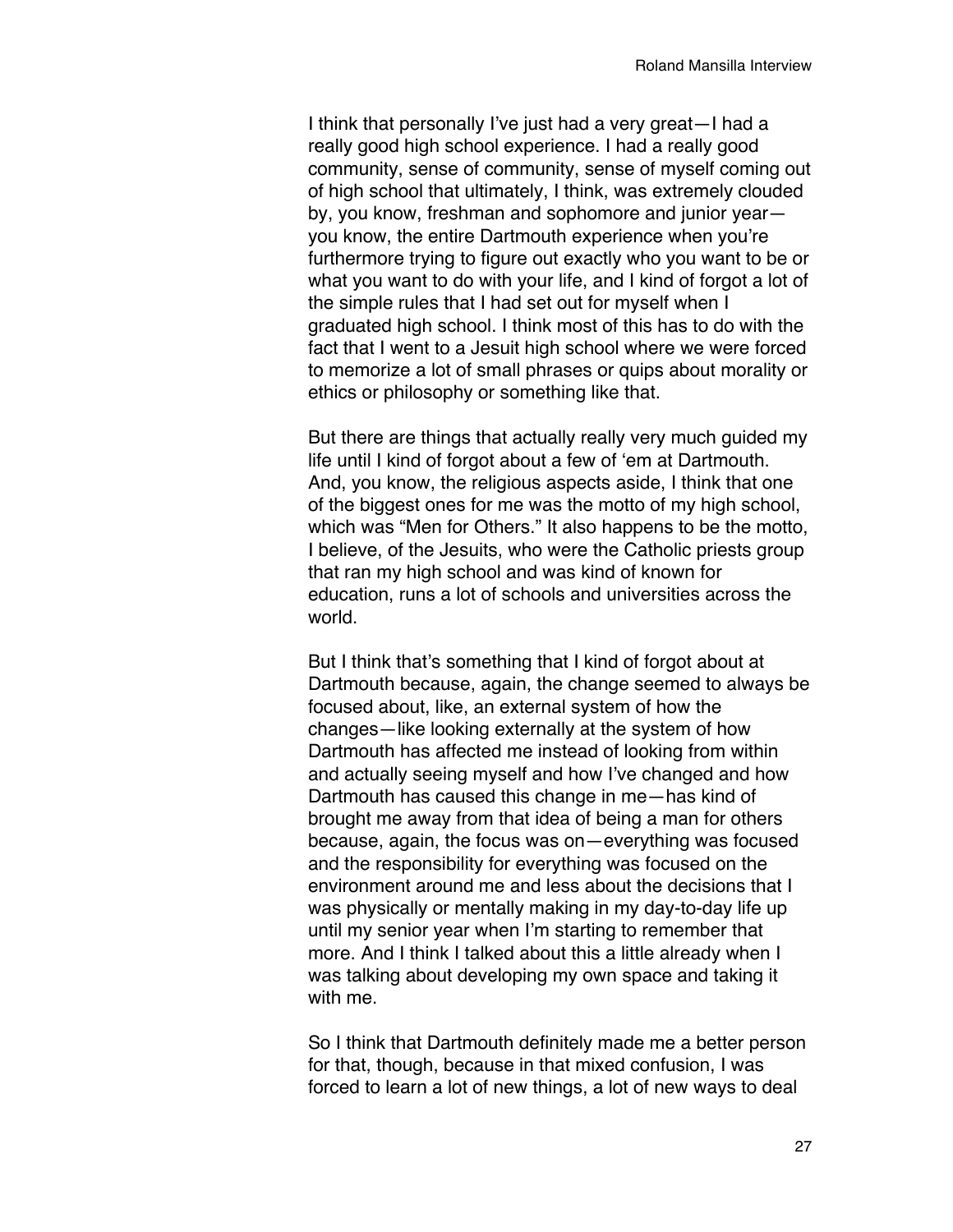with problems that hadn't come up before, how to confront and cope with a lot of different experiences that entered into my life throughout my four years here at Dartmouth, but then, at the end of the day, being able to remember—and maybe that's why they stick out. Maybe it wasn't necessarily even the fact that, you know, they were, like, *my* mottos or my ways that I wanted to live my life or sort of, like, ideas of how I wanted to develop my own personal philosophy.

Maybe it's because they're just kind of good things to live by, so we're not really mine, they're just kind of universal. Coming back to that, at the end of Dartmouth, and being able to add in my entire Dartmouth experience into it kind of folded back into my own life and make Dartmouth *mine* in that way, I think, is kind of the biggest way that that's brought about change *in* me.

I can't really point out a single attribute. I guess I look older. [Chuckles.] I have a lot of experience that I can put on a résumé or a transcript. But I think that the biggest change Dartmouth caused or sort of brought out in me has been sort of just kind of—it's too much of an experience to really boil down back into one question, and that's why I think maybe I focused on the fact that it kind of brought me back to myself. Though that *is* very vague, I think it kind of covers this great idea, the concept that I'm trying to explain right now, 'cause it kind of encapsulates the greater concept or the process, I guess, of taking everything that I learned at Dartmouth and being able to kind of see how that affects me in my own life, but then being able to still keep my own identity.

I haven't become—I'd like to think that I haven't become, like, Roland from Dartmouth but, rather, like, Roland who has been to Dartmouth or Roland who has experienced Dartmouth or Roland who received his education at Dartmouth or has a Dartmouth education and not necessarily—you know, I'm not trying to be Roland at Dartmouth forever. I'm not trying to be Roland stuck in this point of time of Dartmouth or this Dartmouth-ness forever. And I think that's kind of the biggest change overall. I know that's very vague, but that's the way I see it.

WOMICK: No, that's great. Thank you.